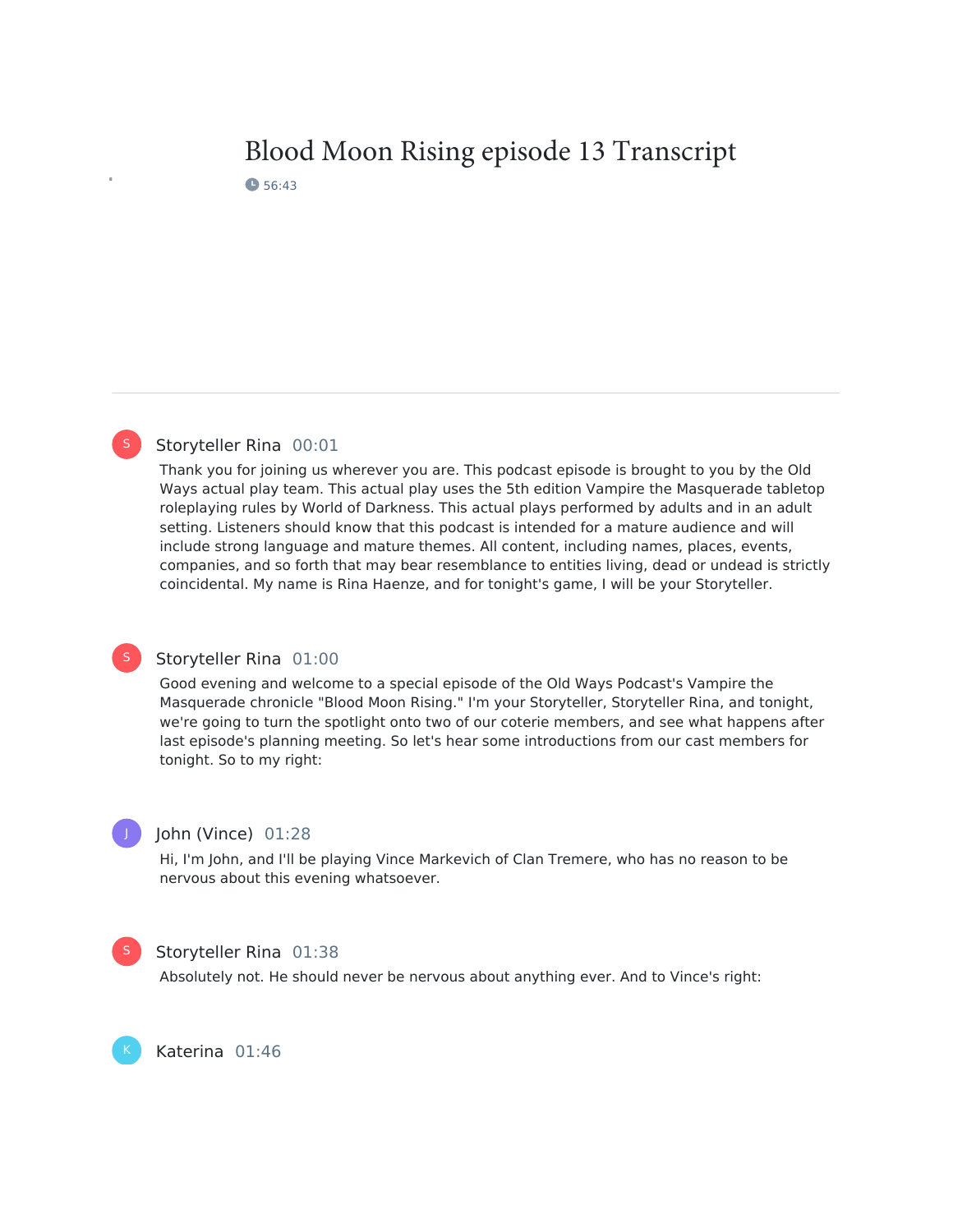Hi, this is Ali and I play Katerina Bogdanovich of Clan Toreador, and you have nothing to be worried about. I just have some questions.

# Storyteller Rina 01:59

And nothing is ominous about that whatsoever. Alright, so we begin this episode just after the events of the coterie meeting together in Marcus's very interesting safe space of a shipping container, where Katerina got perhaps a little bit heated, and Vince is dealing with the fallout from, well, murder. So after the meeting, the two of you decided that you were going to leave together because Katerina wanted to talk to Vince about some things. And so tonight, let's see where this conversation takes us. So you're setting out into the night. Vince was brought by Alex, so Vince doesn't have a car. And Ali usually takes public transportation or walks. So where are the two of you going? And how are you getting there?



S

#### Katerina 03:02

Well, I guess that depends. Does Vince have a smartphone?



# John (Vince) 03:06

Vince does have a smartphone.



Katerina 03:09

Katerina, me, I would be willing to take an Uber.



Storyteller Rina 03:17 \*gasp\*

Ali (Katerina) 03:18 Right?







Ali (Katerina) 03:24

I'm not the biggest fan of Ubers because it's strangers, and more strangers, and I'm not that worried about being murdered. I'm worried about murdering the driver, if they try anything.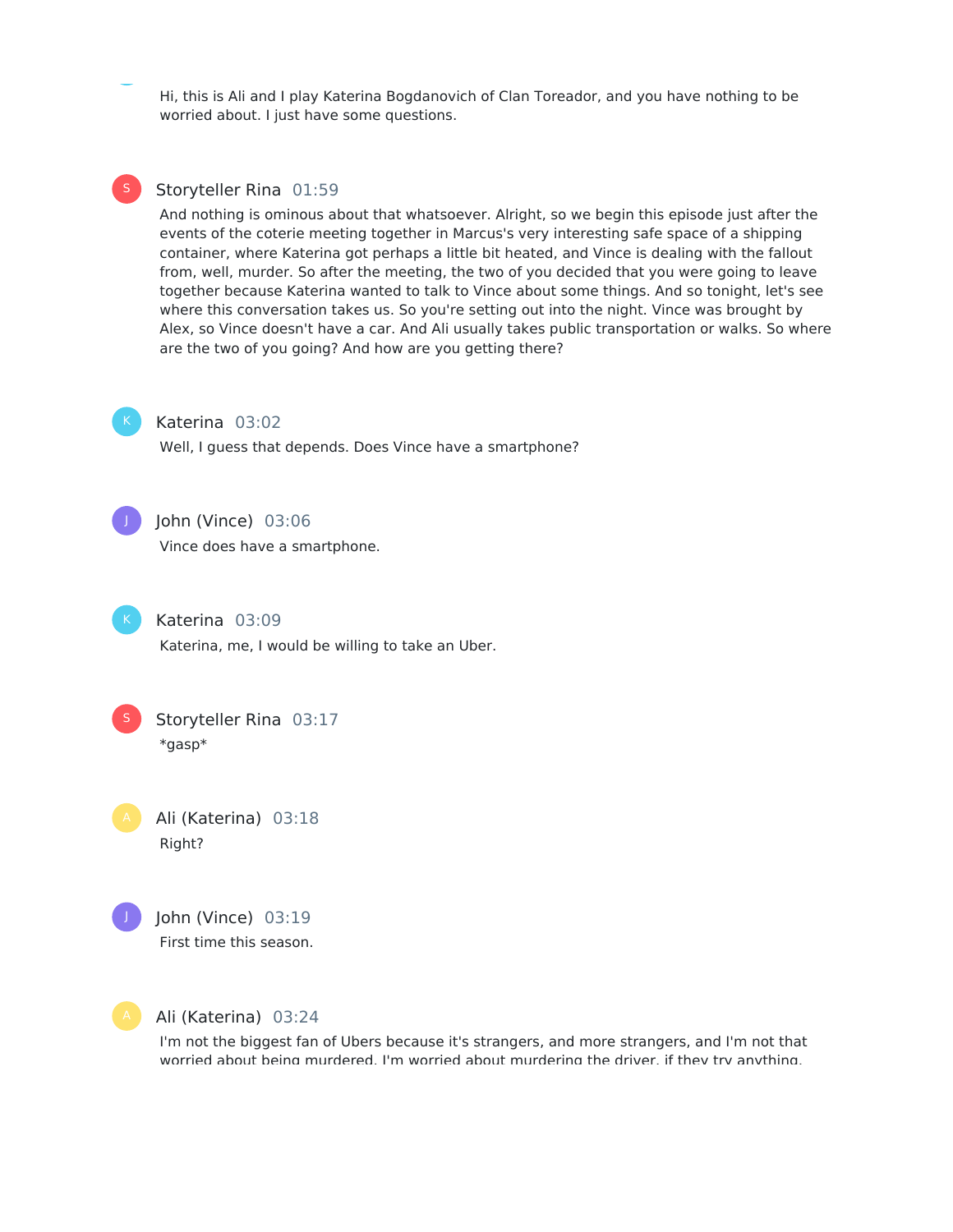

#### John (Vince) 03:38

Vince is not from great background. So he's like,



#### Vince 03:45

If you want, we can take the tram across city. We don't have to take a bus out to my neighborhood. But you know, it's I mean, it'll take a while or we can wait to get the Uber, which is faster.



#### Katerina 03:54

We should probably, we should probably do the Uber.



# Vince 03:58

Ok.



#### John (Vince) 03:59

And he'll just put in a call. He's like, down by the docks getting an Uber. Let's see how this goes.



#### Storyteller Rina 04:07

Yeah, it takes a little bit of time, especially because it's early morning at this point. But it is San Francisco. So you do have people out at all hours of the night doing various things. And so eventually, you do get a small black car pulling up and a Pakistani man looks out the window. He looks at the app comparing pictures. Looks a little suspicious. He's just like,





#### John (Vince) 04:46

Vince just throws out one hand in a casual way like yep, right here, bud. He's like, oh, let's, let's go.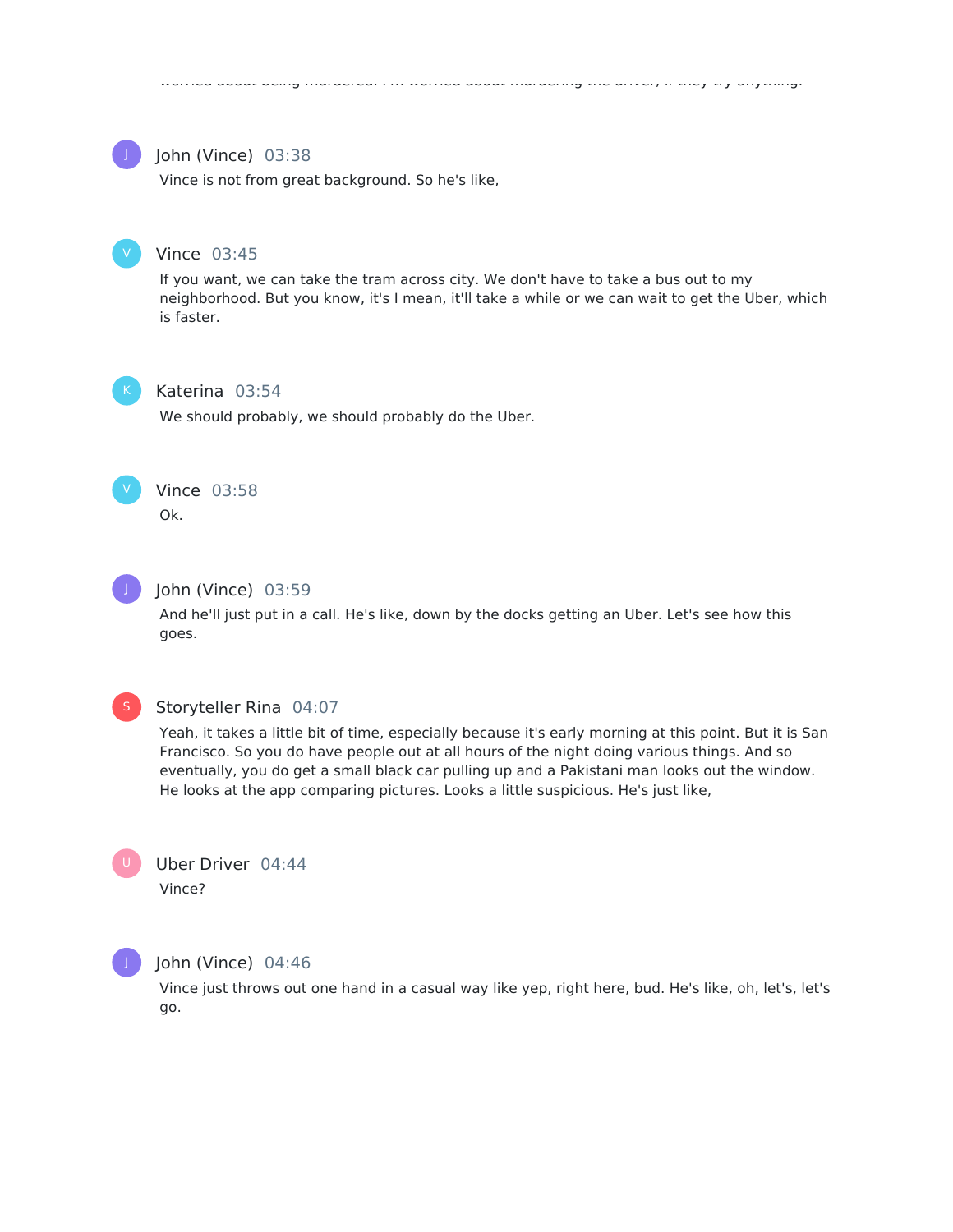#### Storyteller Rina 04:55

Do you talk in the Uber or is it just kind of an awkward silence for the 25 or so minute drive to Vince's bungalow?



S

#### Katerina 05:03

Well, that depends. Is Vince holding the door open for me?



# Uber Driver 05:07

An excellent question.



#### John (Vince) 05:10

I'm not entirely sure that he would know to do that, because he's very modern. Like he's very modern. He's just like, people open their own doors where I'm from. Yeah. Just like, he opens his eyes. He's like,



# Vince 05:28

You're not gonna get in?



#### Katerina 05:31

There's just gonna be a pause, and I'll open the door and get in



# Storyteller Rina 05:39 Well, Vince is in trouble.



# John (Vince) 05:41 He's done something wrong.



## Storyteller Rina 05:43

We have a long, awkward silence for about 27 minutes as you drive back to Vince's bungalow. The Uber driver is content to not speak, he seems a bit tired, which given the fact that it's about 2:30 in the morning makes sense. And he just puts on some Miley Cyrus very, very loud. So you are eventually deposited outside of your bungalow, Vince. And the Uber driver says,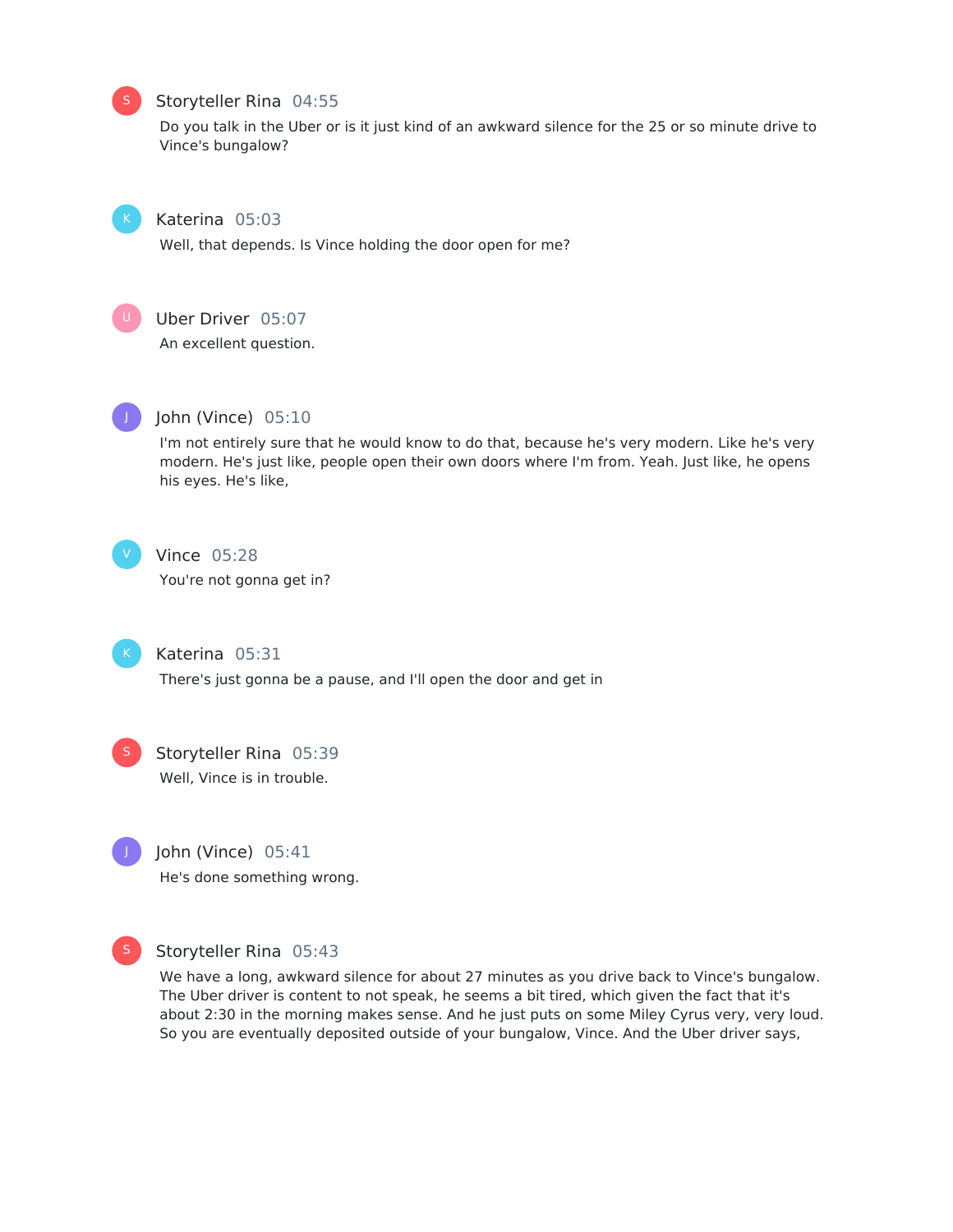Uber Driver 06:16

5 stars. Remember, 5 stars!

Storyteller Rina 06:18 And gives you a thumbs up. S

Katerina 06:20 Listen, 5/5 for not talking.

Storyteller Rina 06:24 Absolutely relatable. S

J

# John (Vince) 06:25

Yeah, Vince just nods and is like, no, didn't talk. We'll give five stars. Yeah.



#### Storyteller Rina 06:31

So he drives off into the fairly quiet night. Vince's bungalow's in a decent neighborhood. So it's pretty quiet in the wee hours of the morning. You do hear a couple dogs barking and somewhere a couple houses down the street you hear a baby screaming, which they tend to do whenever they feel like it. But it's becomes quiet again within a few seconds. So Vince, you're home. You don't know how the ghost is going to feel about things. But you are home at least.

J

# John (Vince) 07:06

And Vince turns, and he's like,



#### Vince 07:10

Miss Bogdanovich, Katerina I...also I don't know which one is appropriate. So, I live with a ghost and she's technically the landlord. So I gotta have to ask if you can enter. It should be ok. But just bear with, just please wait a moment and I'll...



Katerina 07:35 Understood. I can wait.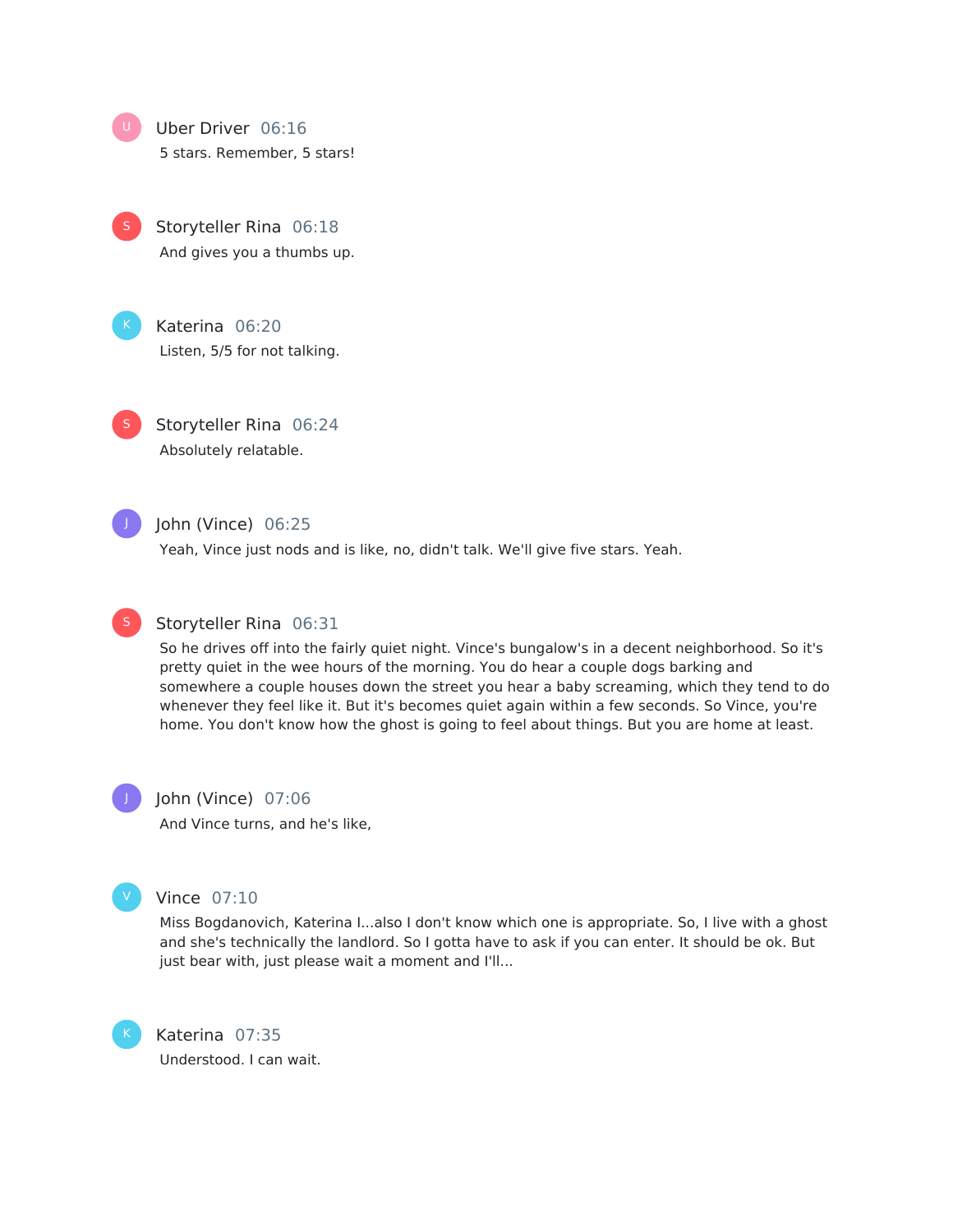

## Vince 07:39

Thank you very much. I'm so sorry about this.



# John (Vince) 07:40

And he just like brisk jogs up to the front door. He's like, she can see him cringe as he opens the door and and just unlocks it, opens up.



#### Storyteller Rina 07:53

No books come flying at your head this time.



# John (Vince) 07:58

He's just like,



#### Vince 08:00

Mina. We have a guest. Her name is Katerina Bogdanovich. She is also a vampire. I have some news for you after after she has left, but,



# John (Vince) 08:16 He just kind of whispers this.



# Vince 08:17

Please like, please, please be nice.



#### Storyteller Rina 08:21

The pencil that was lying on the floor of the hallway from where the ghost tossed it a couple of nights ago lifts and it just taps the wall once,, we assume for "Yes."



# John (Vince) 08:34

And he just leans out the door and just gives her a thumbs up. He's like, it's ok.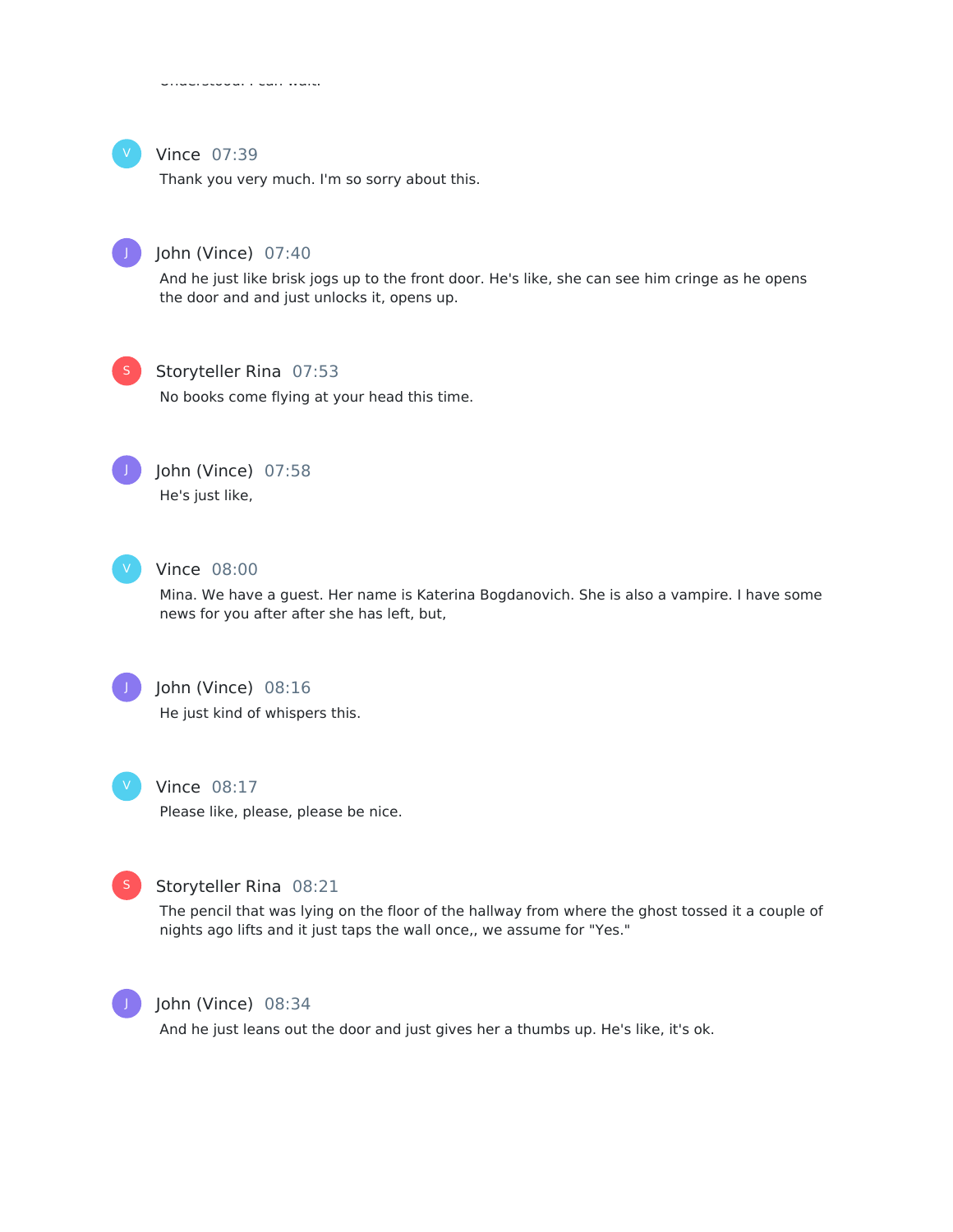

#### Ali (Katerina) 08:40

And I'll just give you a quizzical look. raised eyebrow before I walk into the door. And I'll take off my trench coat cause I don't go anywhere without that. And I'll hand it to you.



# John (Vince) 08:57

Yeah, and it's kind of like, ok, I've got to get used to the fact that some vampires are literally from a period where this is how things went. So he's like,



# Vince 09:11

Oh, thank you. I'll just hang it up here.



## John (Vince) 09:12

And he actually does have a coat hook next to the door. And he will hang yours up. And he's like,



# Vince 09:18

Well, I left mine behind at Alex's house, but I'll pick it up at some point.



# Katerina 09:24

You should keep track of your belongings better.



# Yeah.

J

John (Vince) 09:28 He nods. He's like,



#### Vince 09:31

Yeah, after after Karen died, I just got real real low. And yeah. I mean, you should have seen me before. Before I came, before we met up earlier, it wasn't pretty. I hadn't fed in a few days and yeah, that was messy.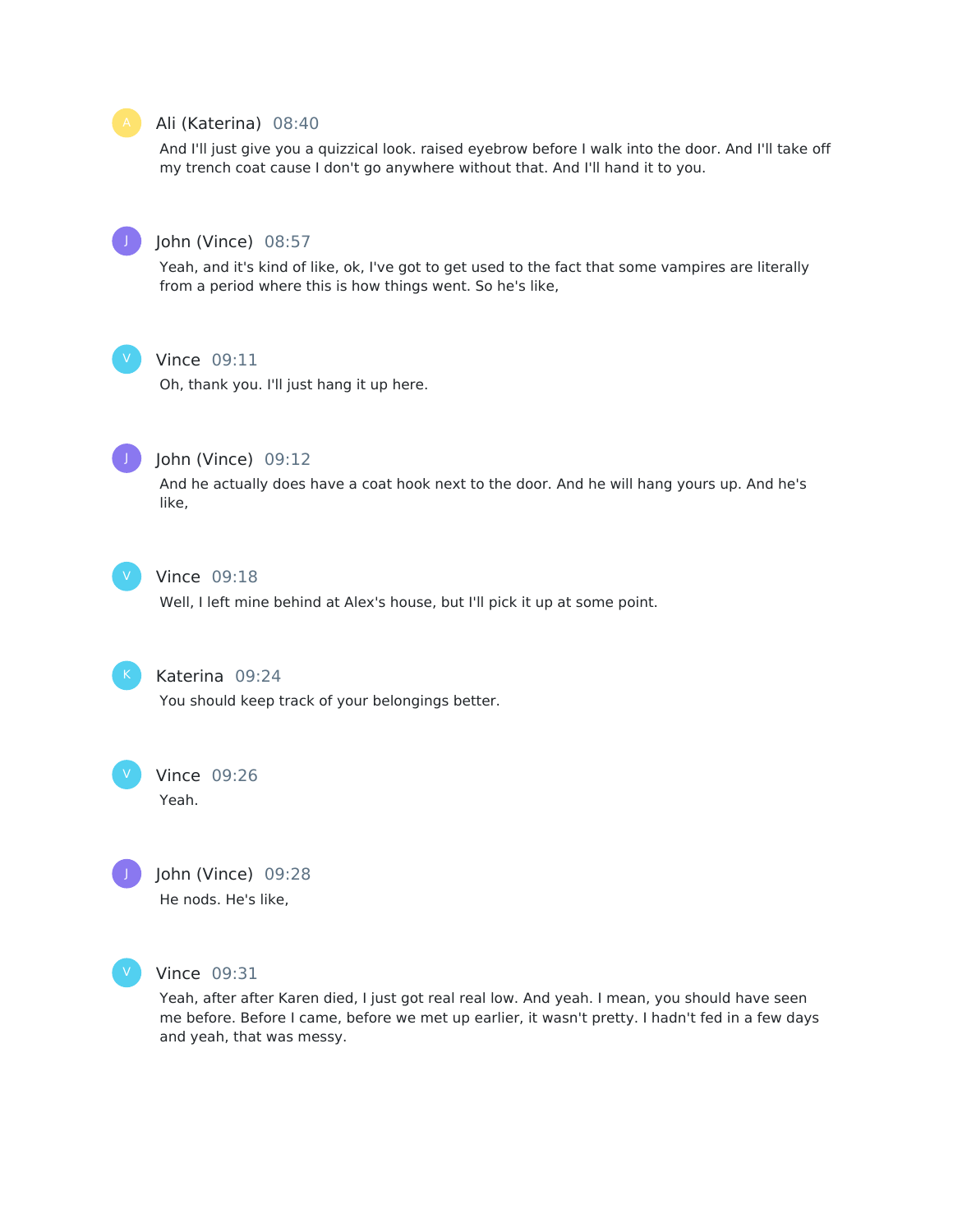

# John (Vince) 09:55

Wearing his longshore union shirt.



# Storyteller Rina 09:58

And borrowed shoes.



# Vince 09:59

And borrowed shoes. Yes, sorry. Gifted t-shirt, borrowed shoes.



#### Katerina 10:06

Well, I had a meeting with another Tremere. And I wrote down some information, but I will need help interpreting it for us.



# Vince 10:28

Well, let's go through to the library. I've got a table with two chairs there, we can...Ive got a desk lamp, we can take our time and work through it.



# Katerina 10:38 Very good.



#### Vince 10:40

Yes, it's got two chairs and one of them's usually for Mina, but I don't think she'll mind.



#### Storyteller Rina 10:47

Yeah, as you say that, Vince, you realize Mina is a bit quiet tonight. Other than the pencil tapping on the wall to say that Katerina could come in, like, it's weirdly quiet in here.

Ali (Katerina) 11:05 Is she pouting?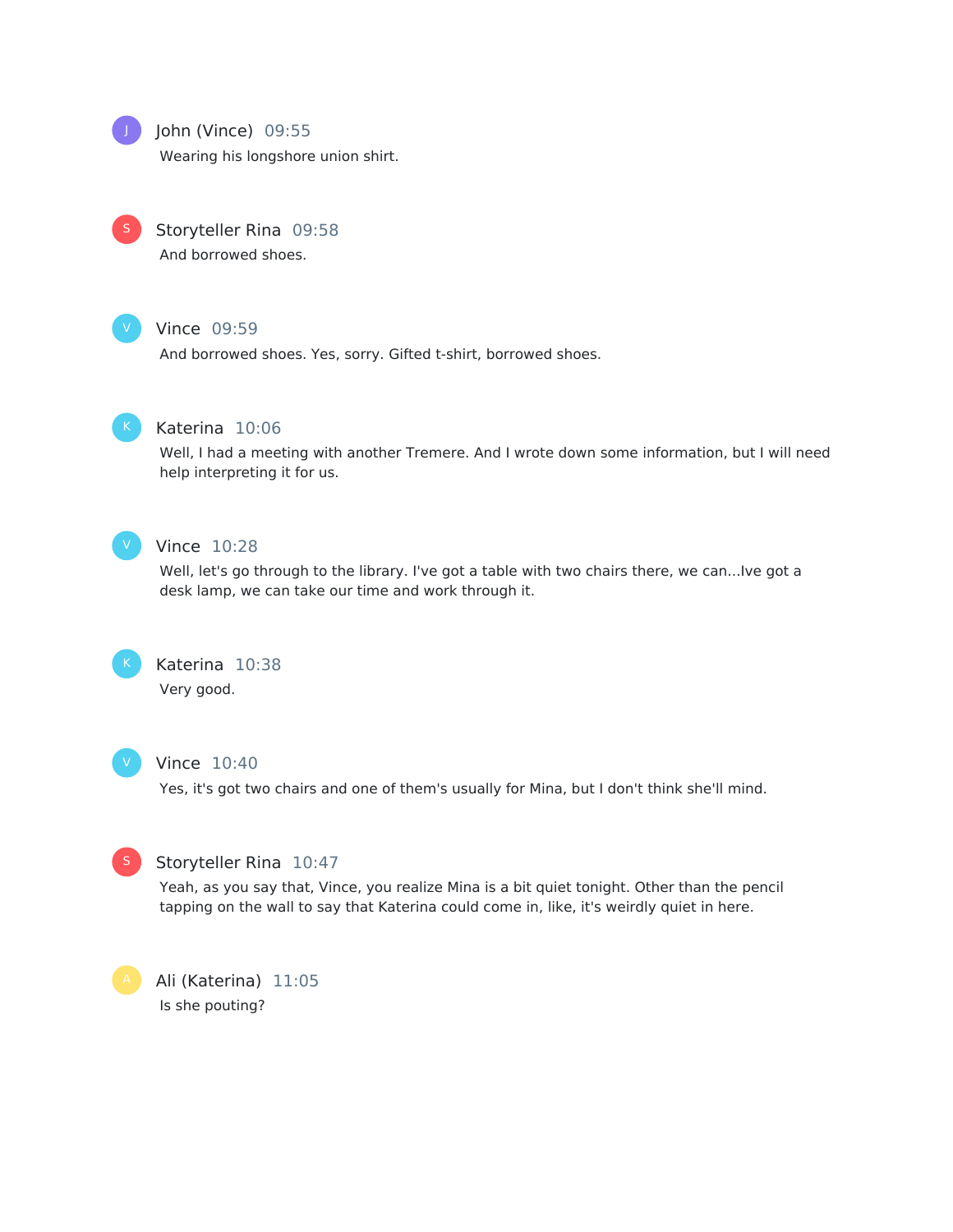

# John (Vince) 11:06

Vince has a feeling that when you leave, things will get bad for Vince. Or that things might be bad for Vince in a very short period of time. As we walk in, he's going to be explaining. He's like,



#### Vince 11:18

So Mina, she was looking for her daughter, who Karen said she had information about, but now that Karen is dead, I don't know how I'm going to be able to get that. It's, it's a little bit more complicated, but I'm still going to be able to work through it. I might need to lean on Alex, though.



#### Katerina 11:38

There are private investigators. You can always hire someone if needed.



# Vince 11:45

Well, you see, the problem is that Mina died about 100 years ago.



## Katerina 11:49

Well, there are family trees.



#### Vince 11:54

Yeah...my family, they don't really, we're not the type that keep...like, there's no printed one, there's no...



#### Katerina 12:02

There is no even handwritten family tree?



# John (Vince) 12:06

And he just kind of looks at you. He's like,



#### Vince 12:08

No, we just kind of knew my aunt. Then I find out that Mina is my great, great, great aunt, yeah, no, just I don't know, my family was...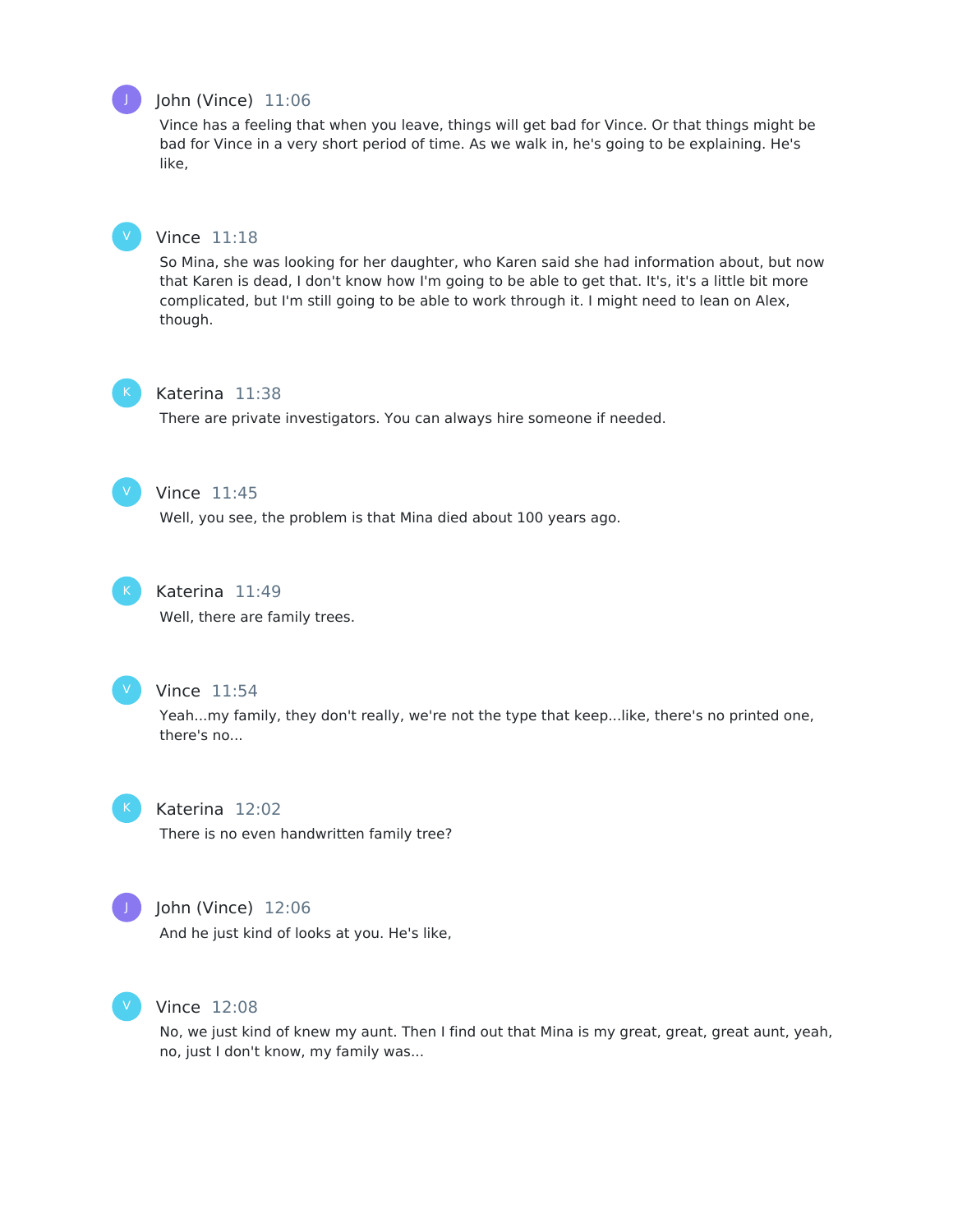

# John (Vince) 12:23

He just pauses and then shrugs. He's like,



# Vince 12:25

We just didn't do that.



# Katerina 12:27

Well, this is unfortunate, but it's not the reason I'm here.



# Vince 12:32

Yes, of course, sorry.



# $j$  John (Vince)  $12:34$

And he rearranges the desk so the chairs are side by side.



#### Ali (Katerina) 12:39

Ill reach into my other pocket, and I'll pull out like just this little travel notebook. And it's where I took all my notes while I was at Vera's. And I'll just like, open it to like the first page and hand it to Vince, and he'll see written at the top of this particular page "blood purification ritual."



#### Vince 13:07

Sounds like you're researching what Karen was up to.



# Katerina 13:09

Not only that, but is this is from a much older Tremere I was fortunate enough to have trust me in giving me such a secret.



#### John (Vince) 13:30

And Vince nods slowly he's like,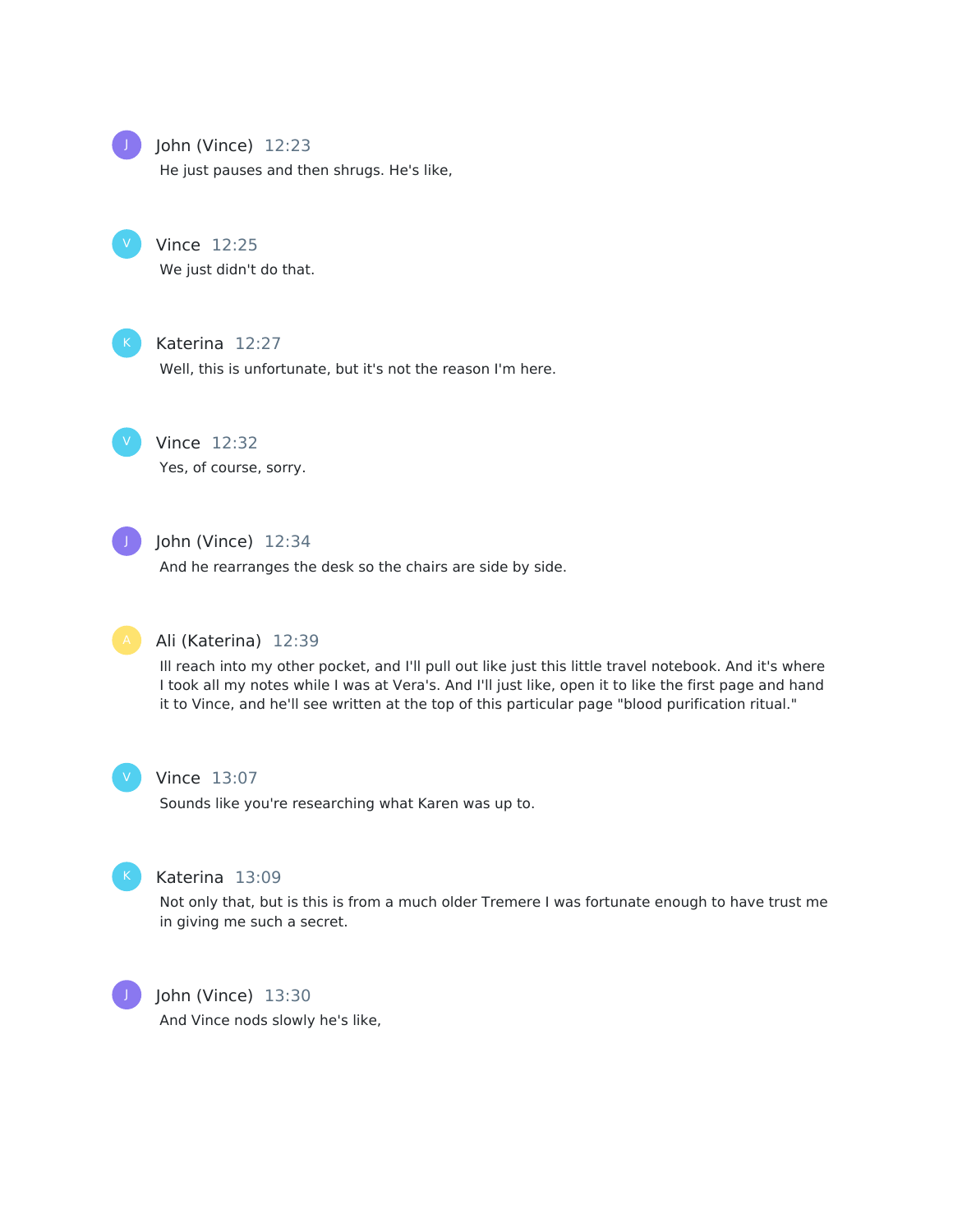# V

# Vince 13:33

Well, Karen, Karen was pretty slow. So I can imagine even older members of the clan are slower still to share stuff.



# John (Vince) 13:42

And he just puts down the notebook. And he's like, he just looks up and says,



# Vince 13:46

You have very nice handwriting.



# John (Vince) 13:48

And he's just back to reading.



V

#### Katerina 13:51

There are symbols and ingredients and instructions that I simply will not understand, given that I am not practiced in the blood magics.

#### Vince 14:11

Well, a lot of it's in code. And some of these things are substitutions. Some of them are symbols that have one meaning in one context and another in in our context. So a big part of my time as a Ghoul was learning some of these things so I could get them for for Karen and, well, three years as a vampire were mostly, when I wasn't working, I was learning the stuff. So I don't know all the secrets, I can have a first stab.



#### John (Vince) 14:48

And he's going to sit down and just take out a clean sheet of paper and he's going to start transcribing the symbols that he recognizes nd just like he's what he thinks that they're most likely to mean in this context.



#### Storyteller Rina 15:06

Ok, so give me Occult plus Intelligence. And because you're a Tremere, it's only going to take you 4 successes.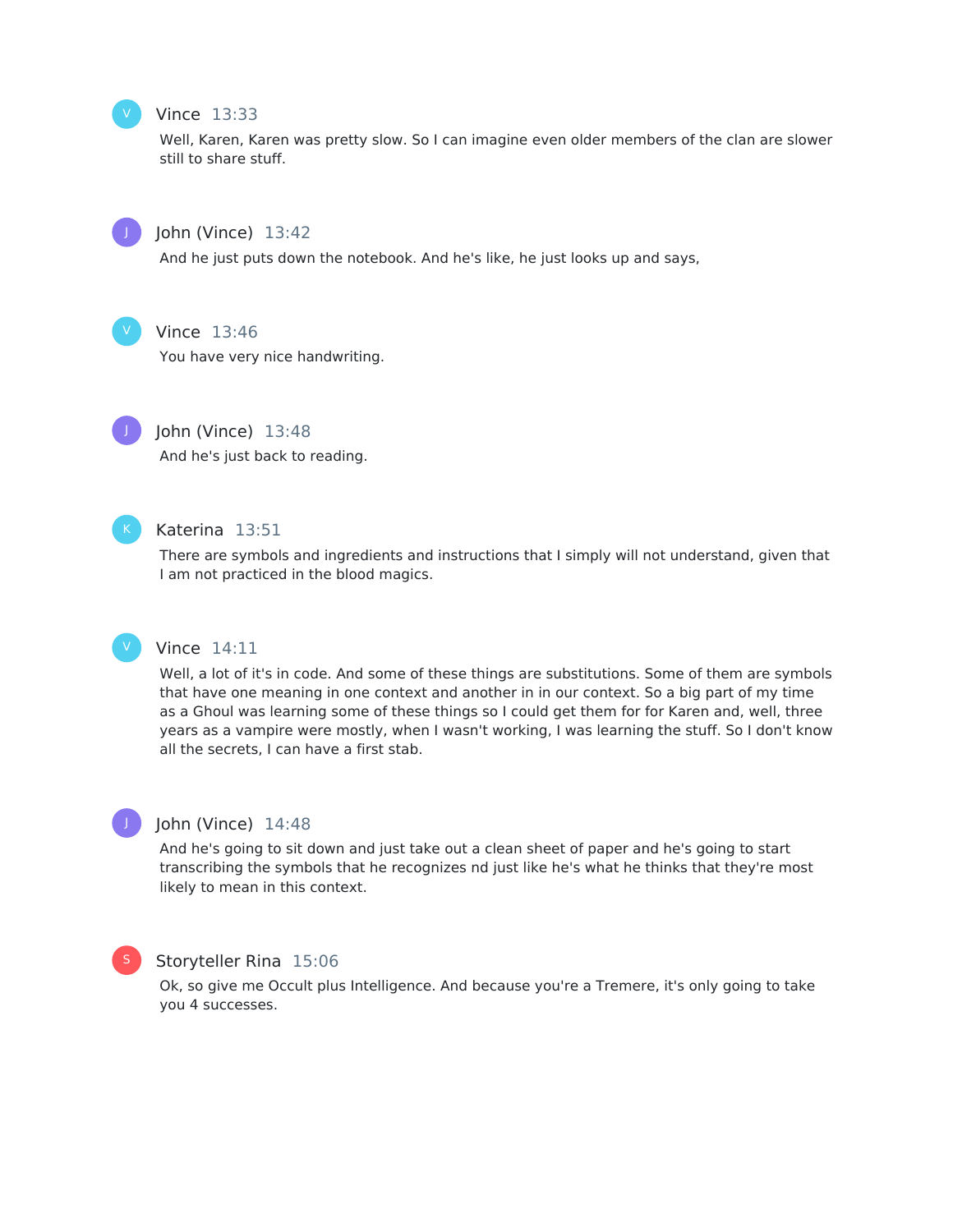

S

#### John (Vince) 15:18

Seven successes out of 4, one of which is a 10. Vince is a nerd.

#### Storyteller Rina 15:25

With that, this is to you a fairly simple ritual to read through, once you actually get into it. You have to spend a few minutes figuring out the peculiarities of Vera's specific style, or whoever this vampire is, you don't know her name. But whoever's style this is, it's slightly different from Karen's, and it takes you a couple minutes to work out how they phrased things, but once you get it, you get it. And you're able to rapidly go through it. And this, this ritual is based on on what you're reading, it dates back at least 1000 years. It seems to be a very old ritual, and it's for purifying mortal blood of things like the plague. So it appears to be a disease remover.

# J

#### John (Vince) 16:24

He looks up from it towards Katerina, and he's like,



#### Vince 16:26

Well, originally, this was made for Kine blood. And it removes disease. Now, I'm not entirely certain that that's what we're looking at; what we're looking at's...



#### John (Vince) 16:43

He pauses and scratches. He's like,



#### Vince 16:44

Although I suppose it could be like some kind of weird bloodborne parasite. That doesn't make sense. If it's a disease, this should work. Give me a moment.



#### John (Vince) 16:53

And he's going to... Oh, damn, do I have those notes from Karen's house? Or did I leave those at Alex's?



#### Storyteller Rina 17:01

It's not with you. You did take notes, and you copied down the ritual circle that you saw at Karen's. But in your sort of frenzy, you left pretty much everything at Alex's, except for what was what you were wearing, which is now at Marcus's.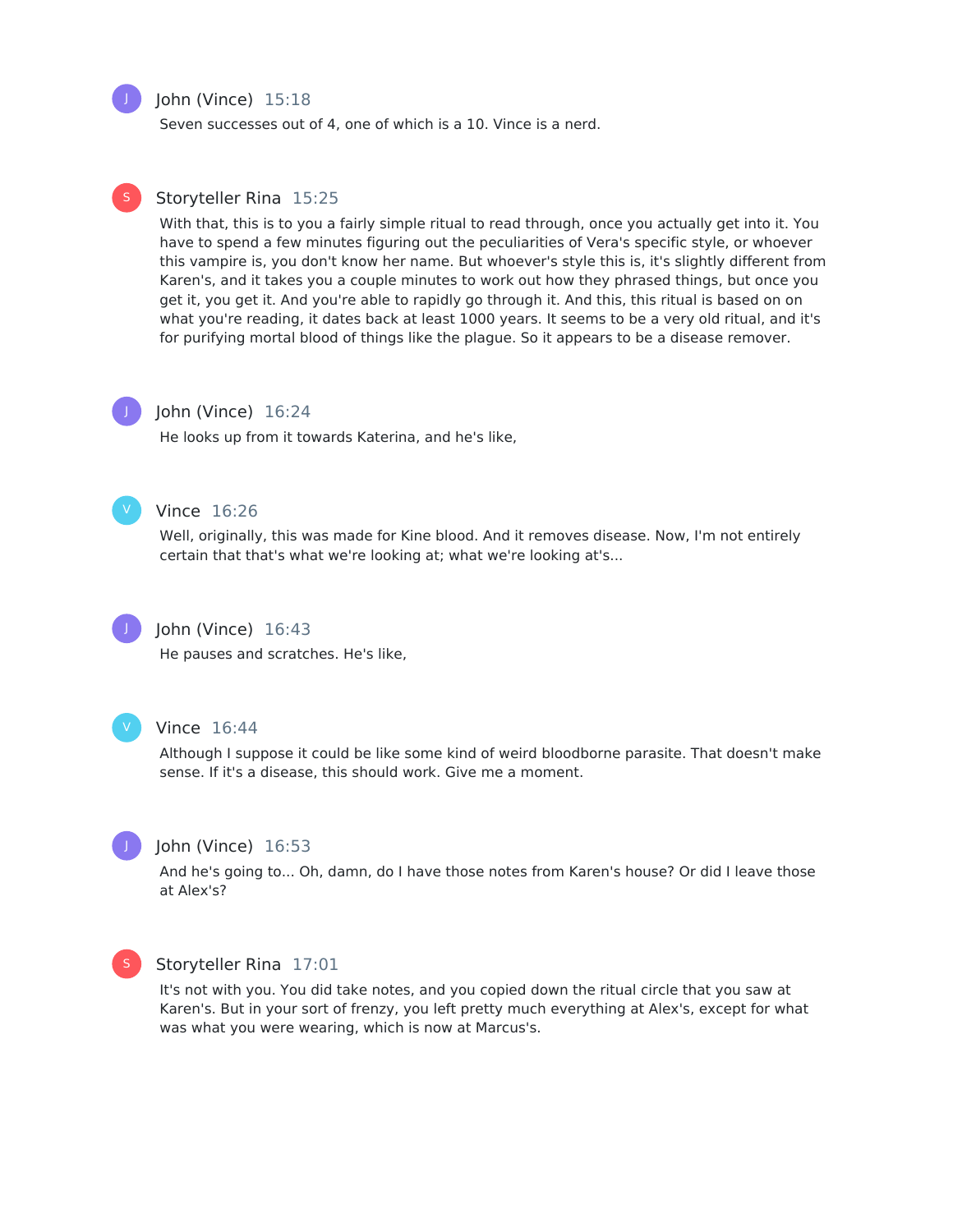# John (Vince) 17:23

So he leans back in the chair, he's like,

# Vince 17:26

Ok, unfortunately, I left the vast majority of the notes and evidence gathered so far at Alex's apartment, that's not great. I'm just gonna pick those up tomorrow. Until then, I can really get a get a firm handle on on the difference between Karen's version of the ritual and this other member of Clan Tremere you got this from.



# Storyteller Rina 17:57

I will say, Vince, with considering how many successes you got on this, you do pick up on a couple of differences that you just kind of remember, now that your head is a bit clearer and you've had some time to separate a little bit from Karen's death. You are remembering a few things.



S

## John (Vince) 18:18 Right.

#### Storyteller Rina 18:19

So this one, this one only takes the full blood and bodily fluids of one Kine. Karen's took several. Karen's seemed to be a very more empowered version of this, because it required a lot more blood and other fluids. And you also pick up on, there's some different symbols described in the ritual circle on this spell. Two of them are the same, two of the four are the same, but two of them are different. And without looking, you can't really compare the differences in the symbols. But you know for a fact, just looking at this sketch, the symbol at the top of the circle and the symbol to the left are different symbols from what you remember at Karen's. So I'll give you that with your good roll.



#### John (Vince) 19:16

He'll explain this to Katerina. He's just like,



#### Vince 19:19

Well, Ms. Bogdanovich, there are some differences between this and Karen's. The number of Kine used and the number of the symbols. The numbers are the same, but that,



V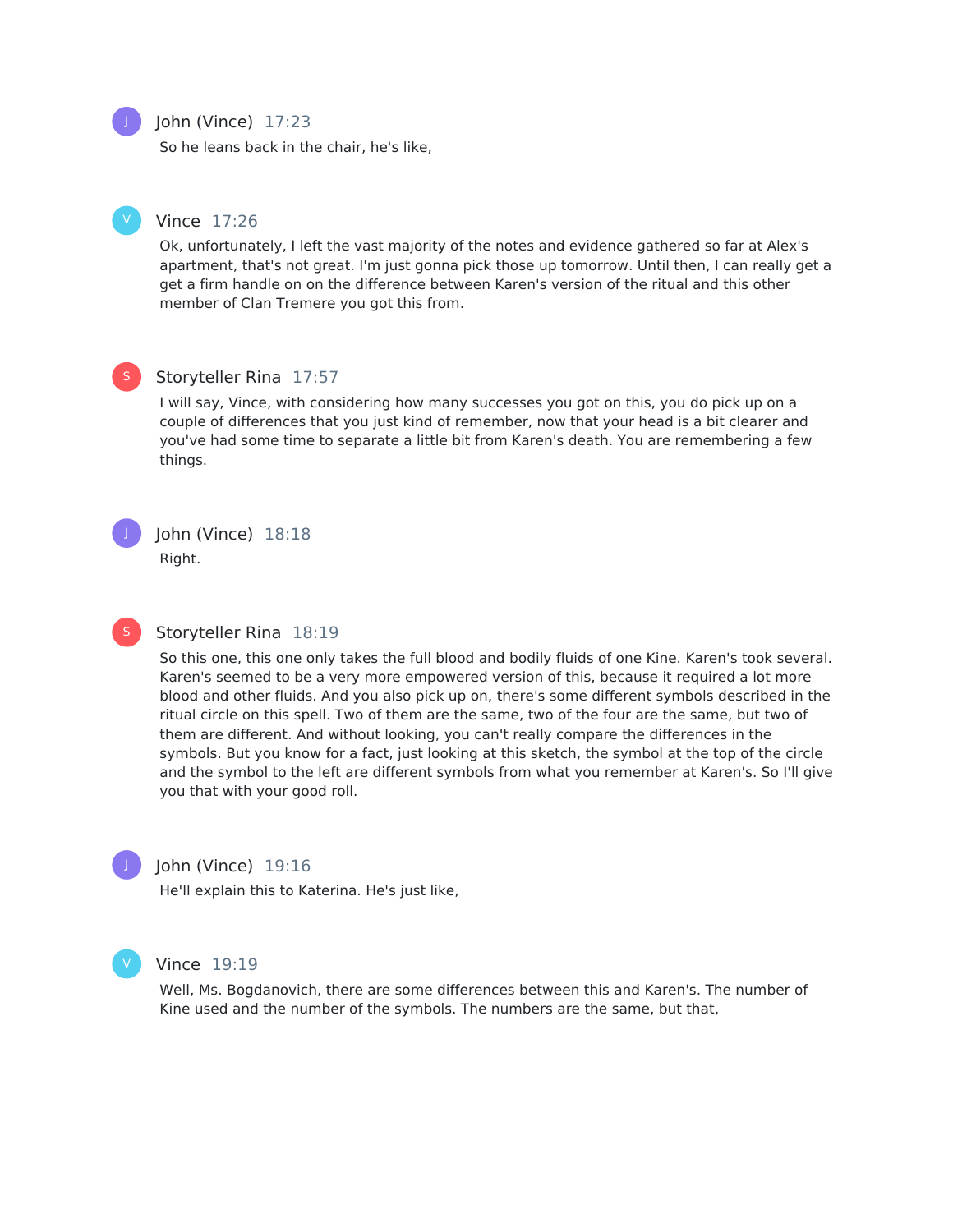

# John (Vince) 19:35

And he points to her diagram and he's like,



#### Vince 19:37

These two are different. That's, that's what I've got for you right now. I'd need more reference material than I have here. This library is, while nice, you know, very personal. It's not the most powerful. It's...

Katerina 19:54 It is incomplete.



John (Vince) 19:58 And he just nods.



# Vince 19:59

It's definitely not complete.



# Katerina 20:03

This Tremere ritual is for purifying Kine blood. Is there a way to modify to purify for Kindred blood?



# John (Vince) 20:18

And Vince kind of stops and looks at you. And he's like,



#### Vince 20:21

I don't know. I know we can, with some spells and some rituals that they can be amplified to affect a member of the Kindred, but I don't...I don't know the details of how it's done.



#### John (Vince) 20:41

He just kind of shrugs. He's like,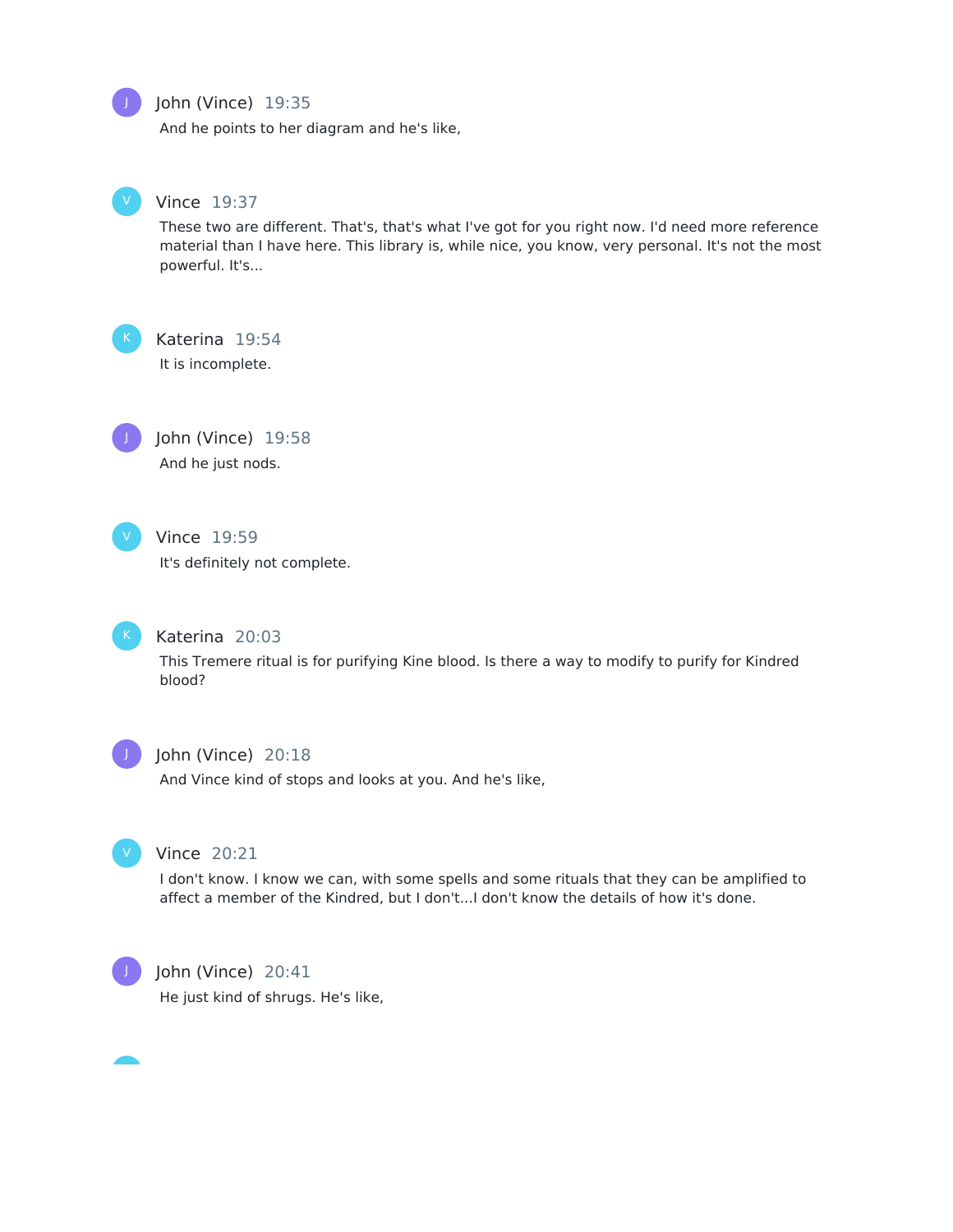#### Vince 20:43

As far as I can tell, that's all just in the blood, my blood as a caster. It would be limited by that.

#### Katerina 20:54

It's just that, given the nature of the deaths and being the same, and there have been actively four that we know of, if we can pinpoint where individuals are being targeted, there might be something in this ritual that would be able to be purged. Whether or not it is something akin to a virus or bacteria, I wouldn't know, as I am not a doctor. I do know from some other sources that it takes time to rid the body of toxins.

V

#### Ali (Katerina) 21:48

And of course, I would know that from the farm, and how that works and everything. I wouldn't know all the details, obviously. But I know that there's a process for it.



#### Katerina 21:58

Well, it is important that we pinpoint where it starts or where the crossover is. If we can combine this ritual with the one that Karen was doing, and if there is a way that you could get into a more complete library, perhaps it is worth it to see if it can be applied specifically to Kindred.



#### John (Vince) 22:39

Yeah, and Vince leans back in his chair, he's just like,



## Vince 22:41

Well, I only know two Tremere that are not my Sire. You probably know more. And one of them wouldn't be...well, I don't think he takes kindly to my being sired.



#### John (Vince) 23:05

And he's just like stroking his chin, he's like,



K

#### Vince 23:07

Well, we can...

Katerina 23:08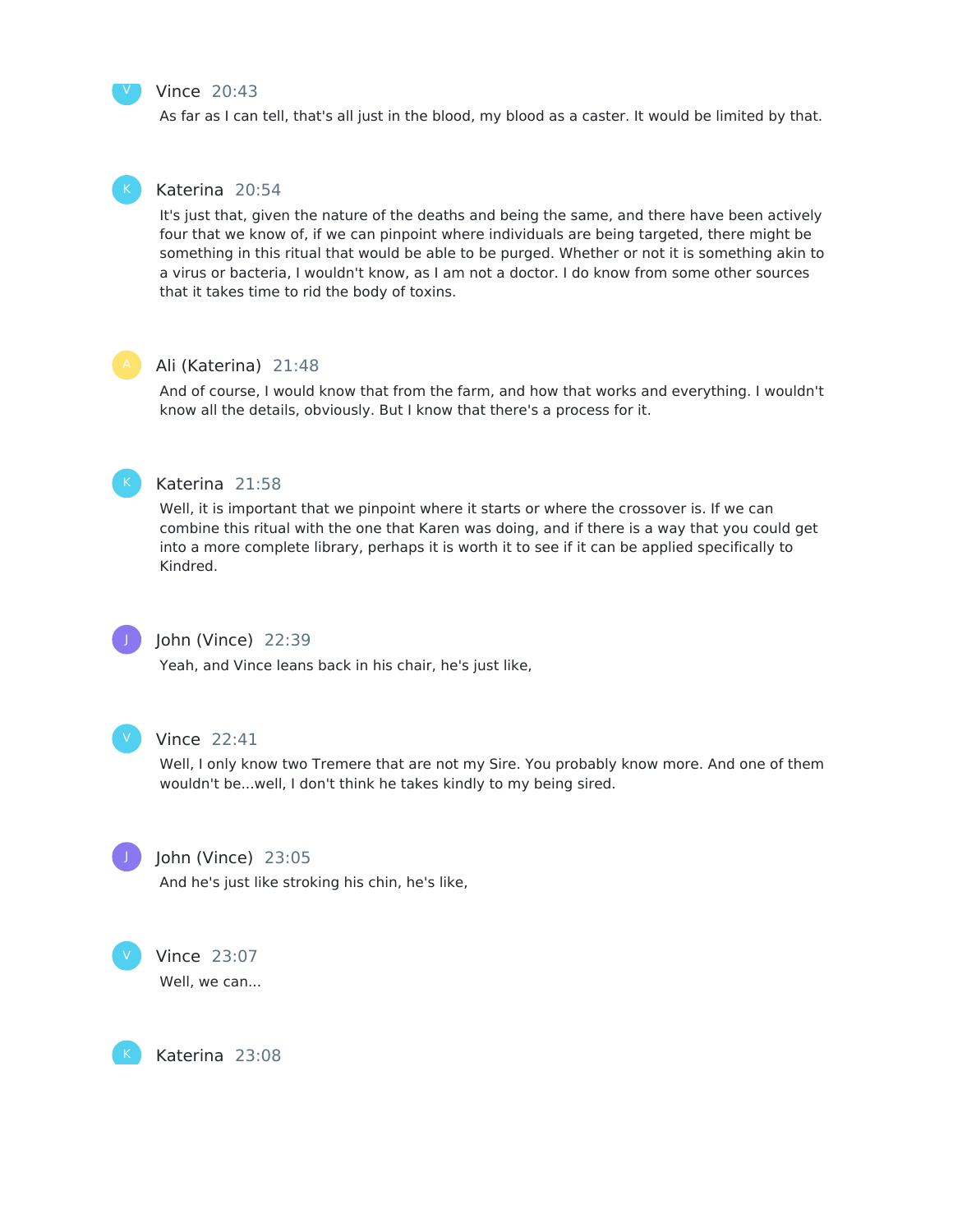\*exasperated\* Do you have access to a library that you do not need permission to enter?



S

## Vince 23:19

There's no Tremere that let you access their library without permission, I can tell you that much. And even if they do, you'd usually be supervised. If you're left in the same room with all their books that'd be crazy, that they'd be leaving in the same room unsupervised with them.

### Storyteller Rina 23:34

Katerina, you could give me a roll. Because with your connections in Kindred society, it's likely that you would have more names, obviously beyond just Vera.



#### Ali (Katerina) 23:47

Because I do have contacts.



#### Storyteller Rina 23:48

Right, you might know who the Whip is, for example, the clan whip, in which case Vince could definitely go to them or you might know some other people. So let's see if you if you know the right people. So I'm going to say Charisma as a social roll, and Politics.



Ali (Katerina) 24:15

So I got 3 successes with one Crit.



# Storyteller Rina 24:17

Ok, so I'll say with that, you know who the Whip is. You have actually catered an event for the Whip and their little tribe that they have, their adopted vampire family and their ghouls. You've catered a big family event. And so the Whip is Phoebe Van Ness. She's Dutch or at least used to be years and years ago, but has lost most of her accent since emigrating, and she's fairly polite to you for a Tremere. Other than Vera, she's been about the only Tremere who's actually treated you like an equal and not, you know, the staff coming in to cater the party. So she actually takes time to talk to you a little bit. And you're not on intimate terms like you are with Vera, where you sit and talk and you can potentially be invited to the house outside of the party. But she's friendly. So you do know Phoebe.



#### Ali (Katerina) 25:33

Now, do I like readily have her contact information? Like if I call the shop, would it be fairly easy for me to get her contact information?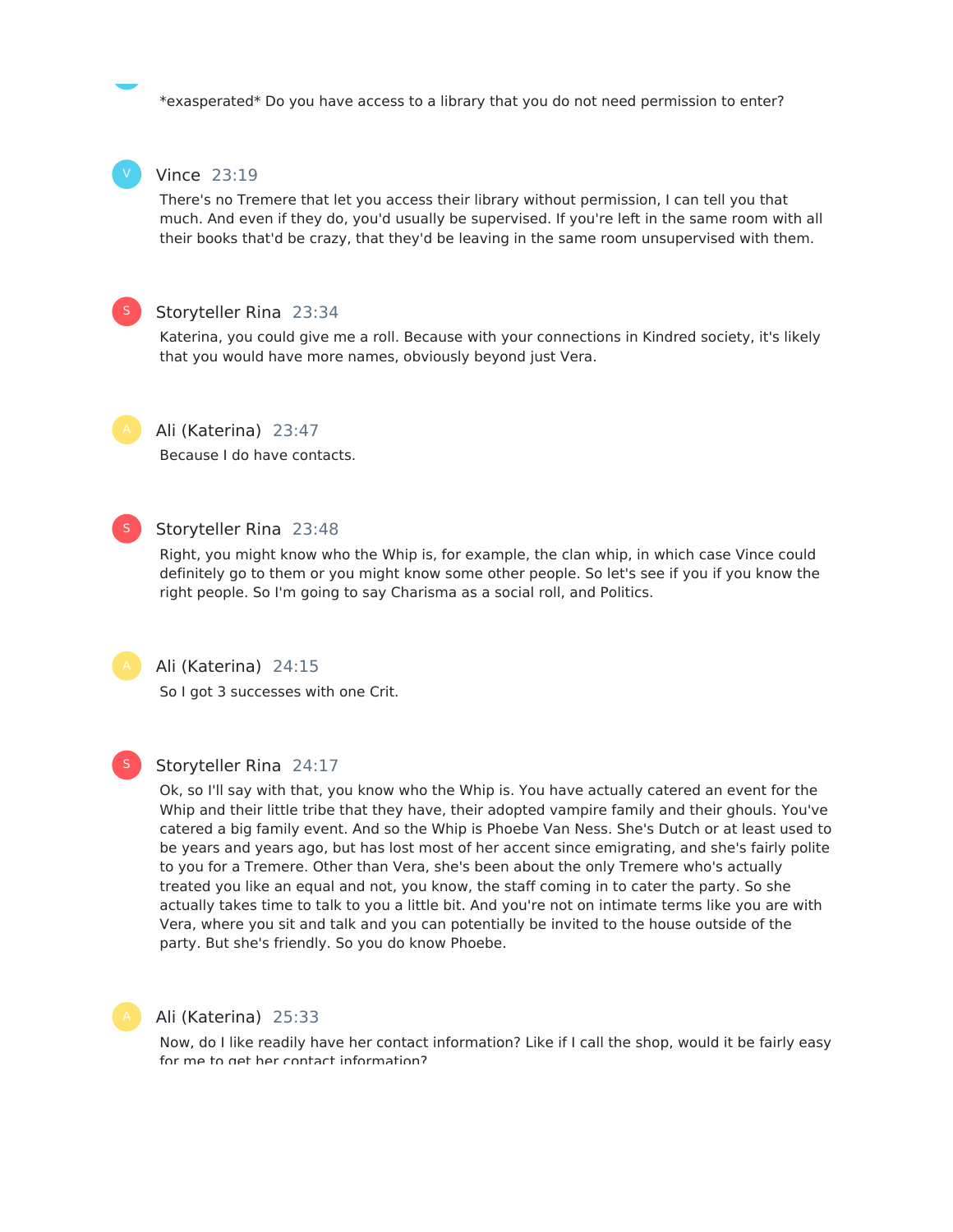for me to get her contact information?



#### Storyteller Rina 25:43

Oh, absolutely. Since she's a client, and since she was a client of the nighttime side of things, right, then if you call the bakery and Lucy or Cora is working tonight, then they'd be able to find that for you easily.



# Ali (Katerina) 25:57

Well, then I will turn to Vince.

Katerina 26:01 Do you have a phone that I could use?



## John (Vince) 26:05

He puts his mobile phone down the table and slides it across to her and then pulls it back, unlocks the screen and pushes it across.



# Ali (Katerina) 26:13

And Katerina will stare at it for a long second, looking for the call button.



#### John (Vince) 26:21

Karen had been pretty sharp. She liked staying on top of these things. But now Vince is like, oh I see, and he pulls it back and pulls up the phone application and he's like,



#### Vince 26:33

There's the number dial, please feel free to call whoever. It's on billpay, I have the minutes. I don't call anyone except work.



#### Katerina 26:41

Well, I am also calling the bakery because I might have someone who could help.

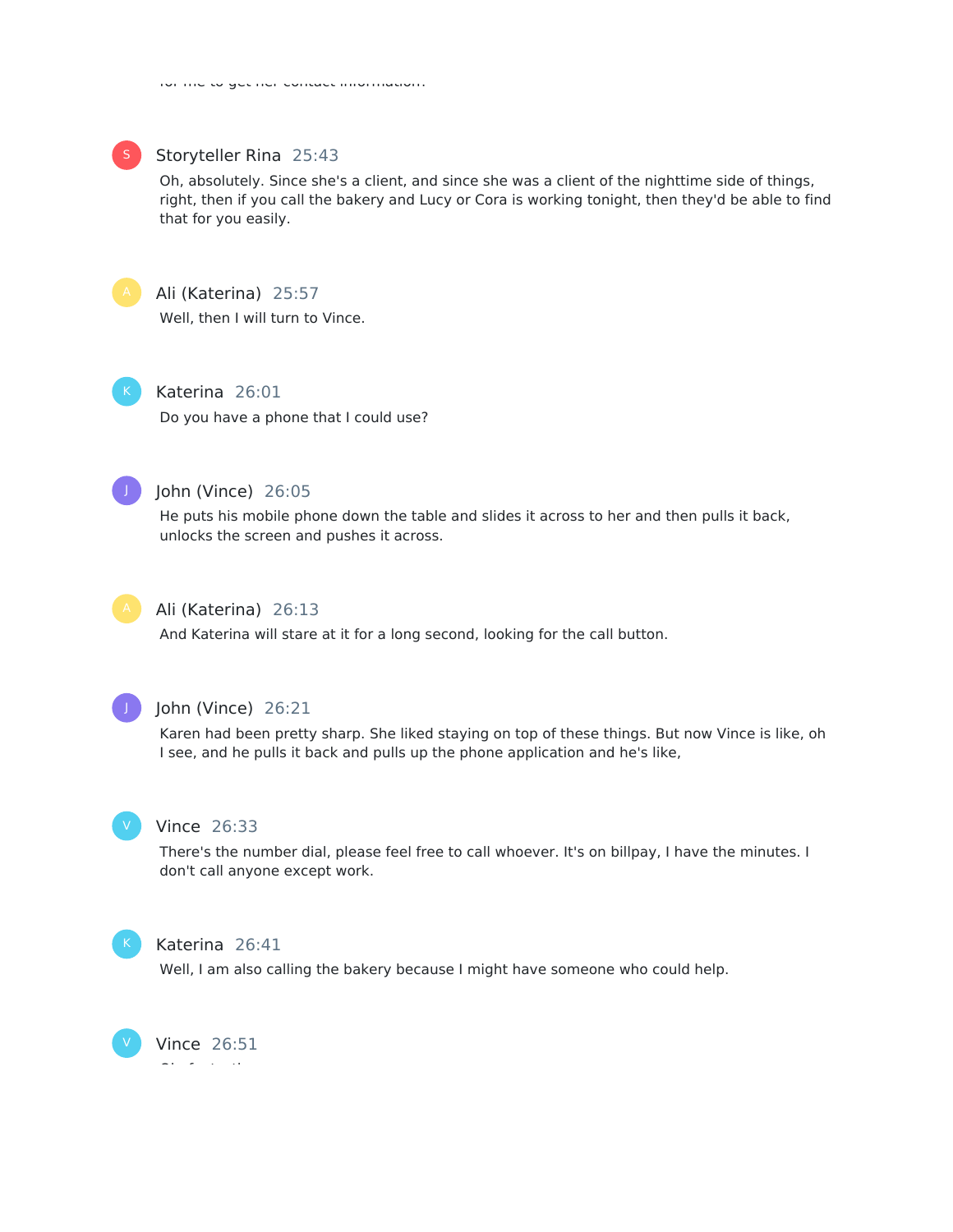Oh, fantastic.



Ali (Katerina) 26:53

So I will go ahead and call the bakery.



Storyteller Rina 26:58

So you call the bakery and you hear Cora answer.



# Cora 27:04

Dragonfly Confections. This is Cora speaking, how may I help you?



# Katerina 27:08 Hello, Cora?



# Cora 27:10

Ah, Katarina. Good evening.



# Katerina 27:14

I need you to go into the office and into the file cabinets for all of the past clients and I need you to find the contact information for one Phoebe Van Ness.



## Cora 27:30

Oh, the Tremere Whip? Of course. Did you get a phone?



# Katerina 27:36 No, I am borrowing one.



Cora 27:39 Miracles will never cease.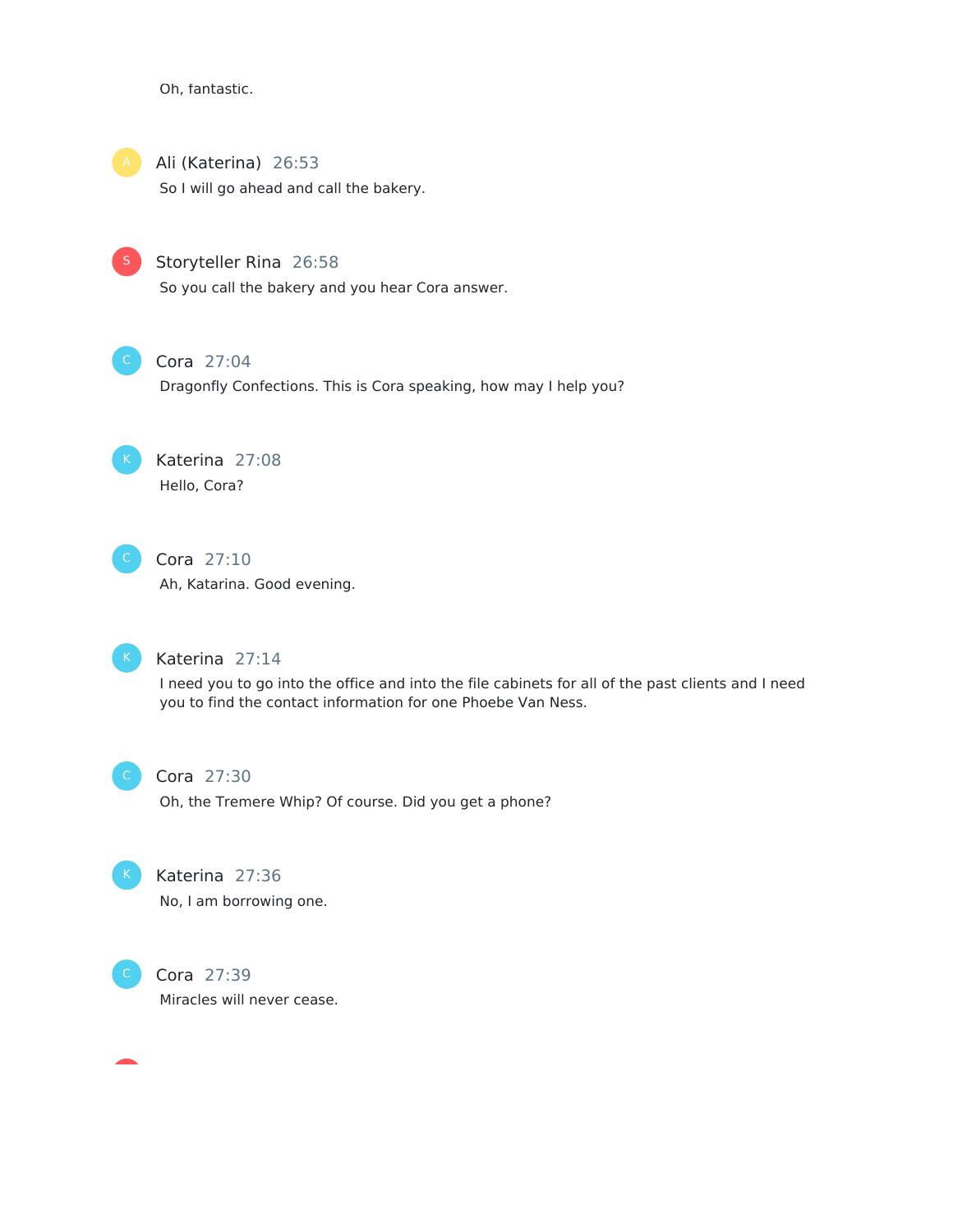Storyteller Rina 27:41 S

You hear a low chuckle.

# Cora 27:43

One moment, Katerina. I'll be right back.



# Storyteller Rina 27:45

And the hold music comes on. What is your hold music for the bakery? I'm assuming it's not Girl from Ipanema.



#### Ali (Katerina) 27:54

No, it is like classic, like kind of jazzy, like elevator music that you would hear like in the 60s.



# Storyteller Rina 28:04

Alright, so you hear this jazzy kind of comforting tune come on. And you wait a couple minutes. And Vince, while Katarina is on the phone, a sheet of paper starts sliding across the desk to you and the pen on the desk picks up and starts writing on the paper. And if you're not paying attention, then the pen goes up and hits you in the forehead and then goes back to the paper.



# John (Vince) 28:38

Vince was paying attention, but it's hits him in the forehead anyway.



#### Storyteller Rina 28:41

Yes, because it looked like you weren't paying attention.



# John (Vince) 28:43

Yeah, no, Vince has been watching it but he's not been wanting to draw Katerina's attention to this. So he's just like, looking out of the corner of his eye at this pen writing. And then of course, she gives him the head whap and he just turns his head to look. He's like,



# Vince 29:00

Sorry, Mina. What can I do?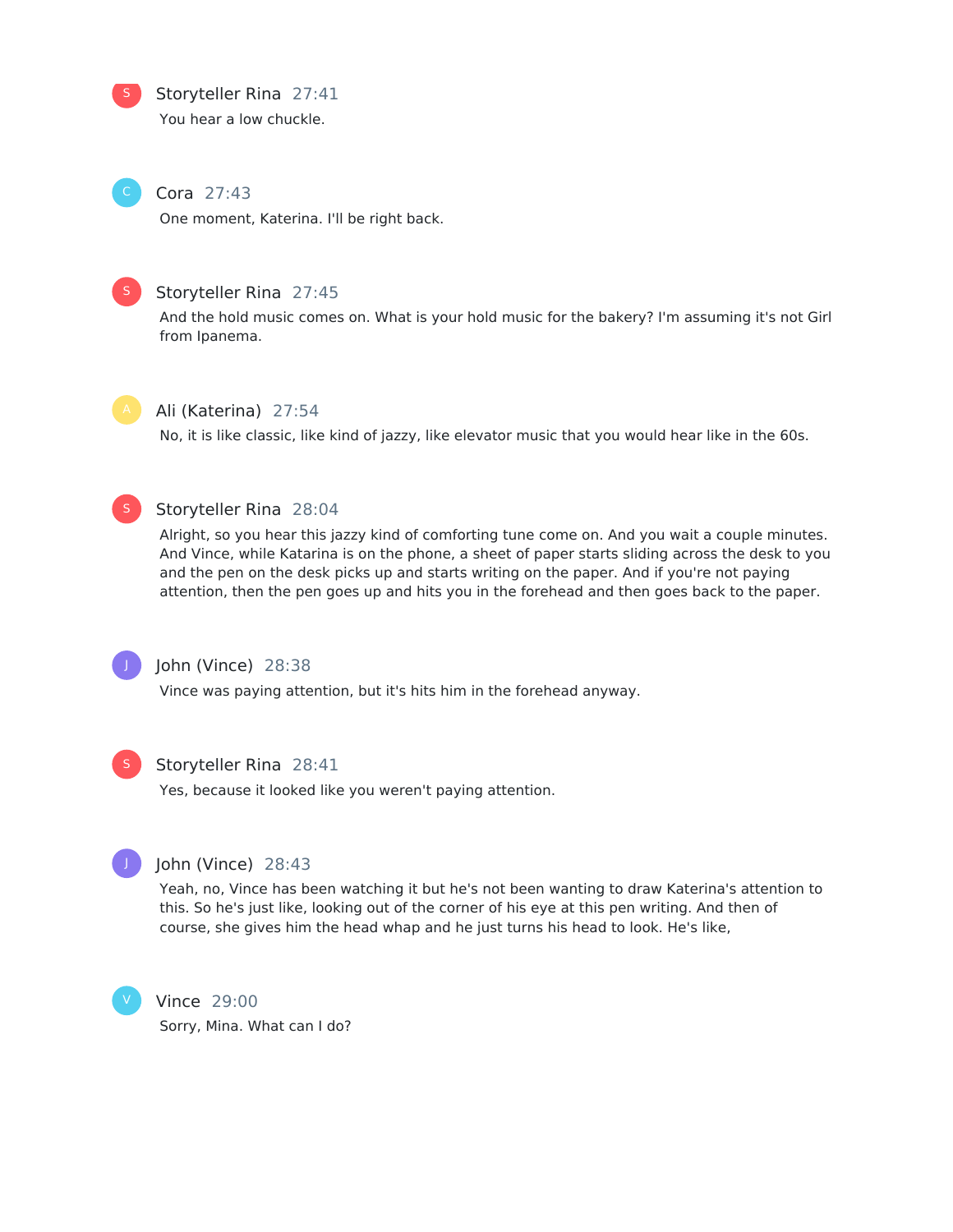# Storyteller Rina 29:02

You see scrawling out in very hasty, sloppy letters - Mina has gotten fairly decent at writing out letters, like ghost writing over the last couple of nights - but this is a lot sloppier. And it says,

Mina 29:17 "Karen gone. :("

J

John (Vince) 29:24 He nods.

V

### Vince 29:27

Yeah, she...she's gone. I don't think I'm going to be able to bring her back.



# Mina 29:37

No. On this side now. She can't talk to me. But I see her.



#### Vince 29:50

Oh, she'd hate that. She'd hate not being able to talk to someone. Yeah, there was a...Can you tell her something?



# Mina 30:02

I can try.



#### Vince 30:05

Tell her I'm going to figure out what it is. And I'm going to figure out how to stop it. And then I'm going to get whoever made it.



Mina 30:14

I tell.

Vince 30:17 V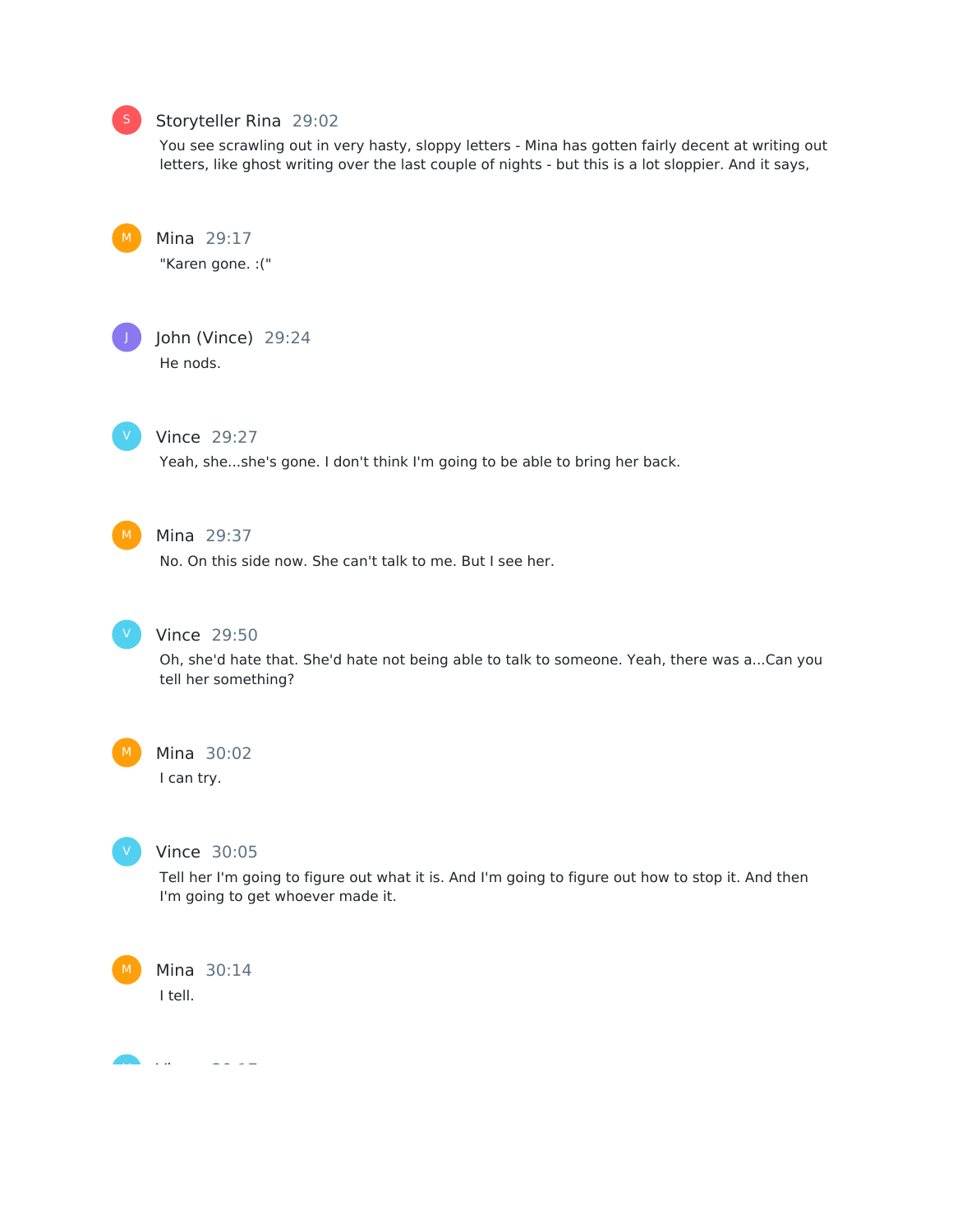



# Storyteller Rina 30:19

And everything goes quiet for a minute and the pen drops. Katerina, the hold music falls away and Cora flicks back on and says,



# Cora 30:31

Phone number? Address? Both?



Katerina 30:33 Give me both, Cora, please.



Cora 30:36 Ok.



**S** Storyteller Rina 30:37 And she rattles off a phone number and says,



## Cora 30:42

Well, the last time we catered for her was at the Vampire Club. But she does list an address.



**S** Storyteller Rina 30:54

And she gives you an address in the financial district.



# Katerina 31:00 Thank you, Cora.



Cora 31:02

Whatever you need. Everything alright? It's been very quiet here tonight.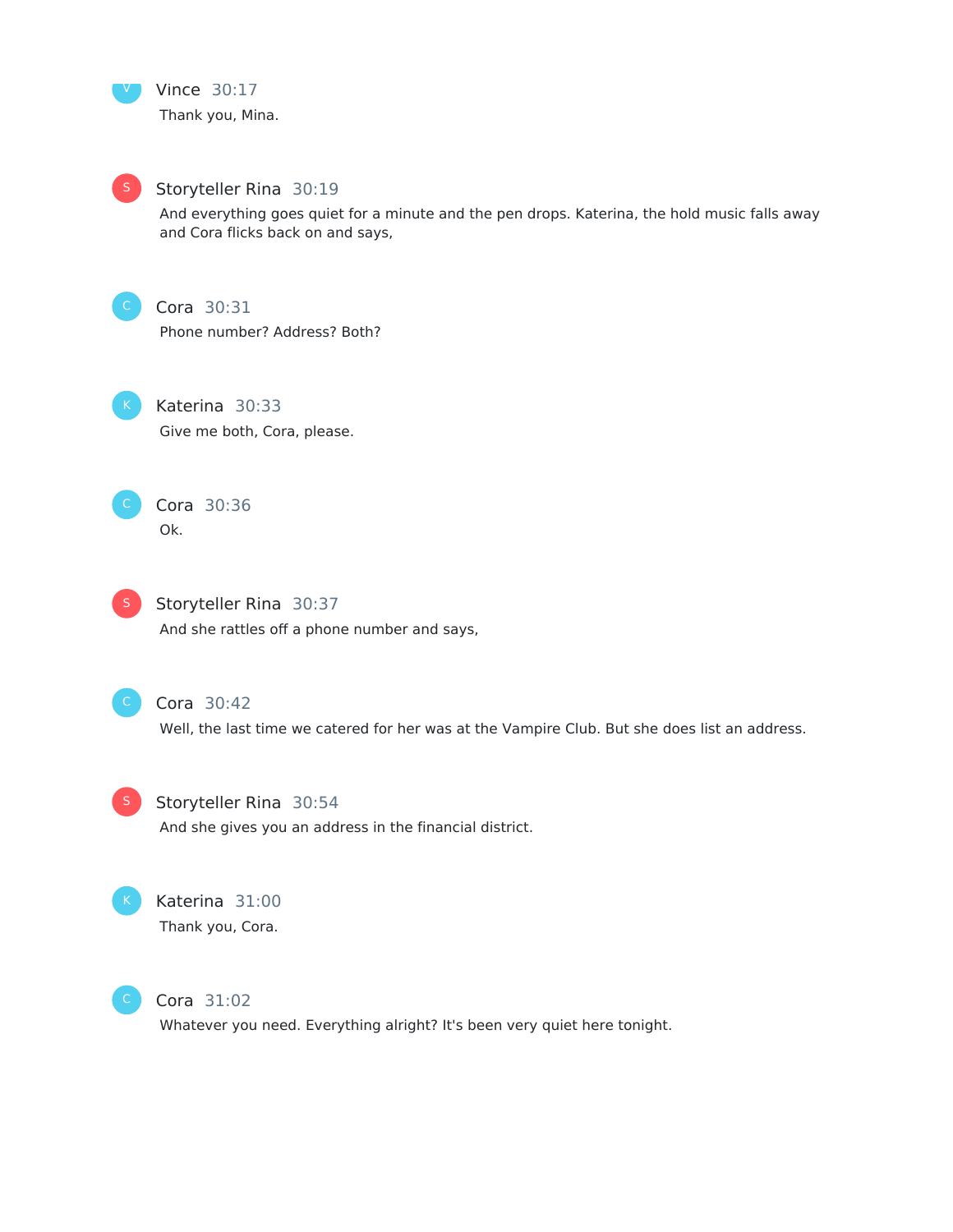

# Katerina 31:08

There is just a lot going on that needs to be taken care of, which is I have not been in lately, but I know that you and Lucy have it handled. And of course Ray Ray. He is very responsible.



#### Cora 31:28

Oh yes. Everything's fine here we can we can manage a quiet night without you.



Storyteller Rina 31:34

There's another little chuckle.



# Cora 31:37

You do have some mail.



# Katerina 31:41

Well, take it upstairs and put it through the mail slot for me, please.



Cora 31:46 Of course.



#### Katerina 31:48

And can you give our supplier a call to restock some of our vintage? We are running low.



# S Storyteller Rina 32:02 There's another chuckle.



K

#### Cora 32:03

Yes, I'll give Margarita a call. But maybe tomorrow. I'm not sure she'll answer tonight. She said she had a fun time planned. Whatever that means.

Katerina 32:16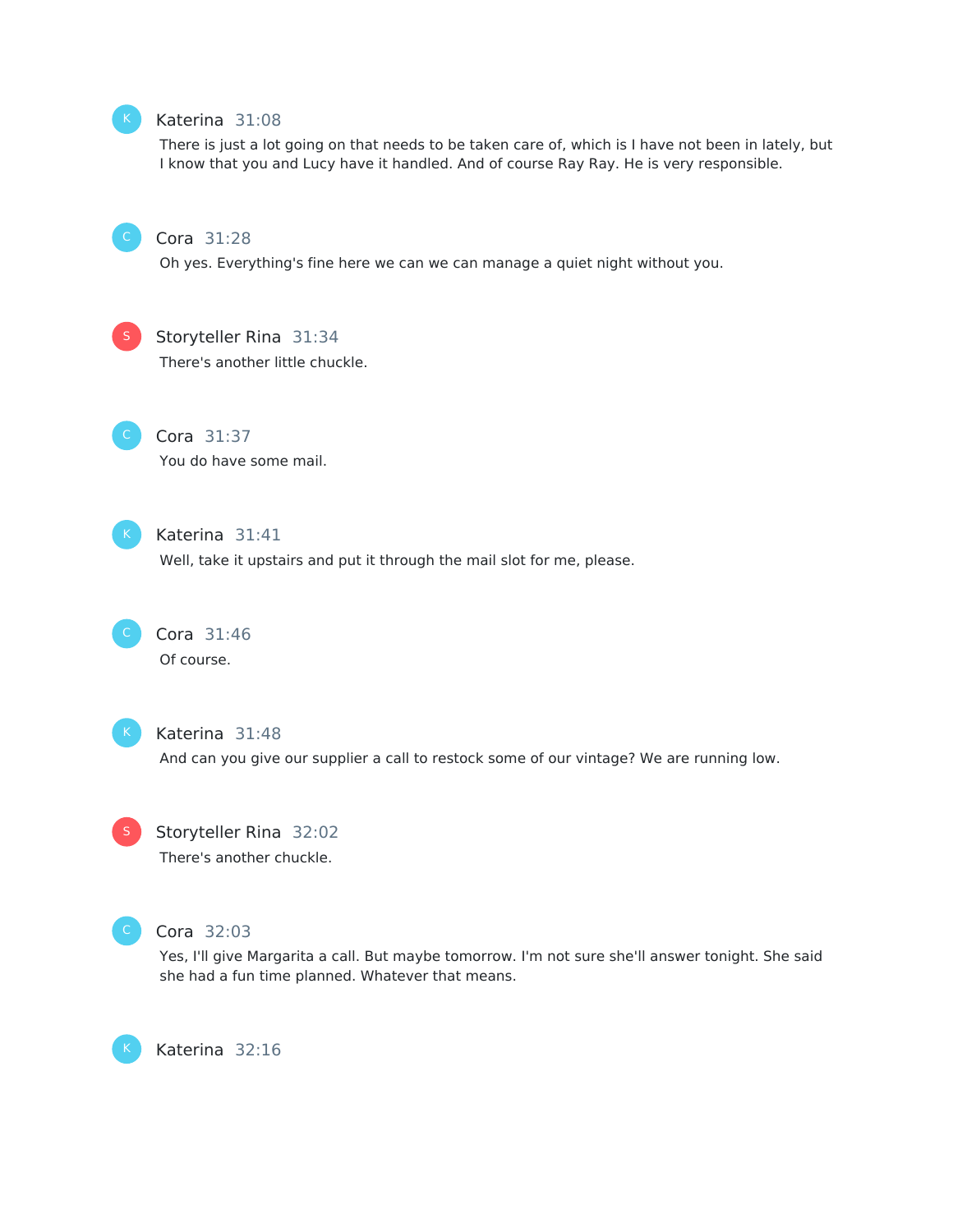In the next couple of days. We just need to restock; we have gone through more in the in the last 30 days than expected.

Cora 32:27 You got it.



Katerina 32:29 Thank you.



Ali (Katerina) 32:31 And I'll hang up the phone.



Storyteller Rina 32:33

There's a another laugh and a click. And she hangs up.

Ali (Katerina) 32:38 And I'll hand the phone back to Vince.



Vince 32:41 Oh, thank you. So I...



John (Vince) 32:45

And he leans back again and he's just turning in his chair and looking at her and he's like,



# Vince 32:48

Ms. Bogdanovich. I have a question. You'd know better than I would. Roughly how many vampires are in San Francisco?



# Storyteller Rina 32:56

There used to be around 1000 in this part of the Bay Area between here and the smaller suburbs and so on. With clan Gangrel leaving, you're down to about 700-750.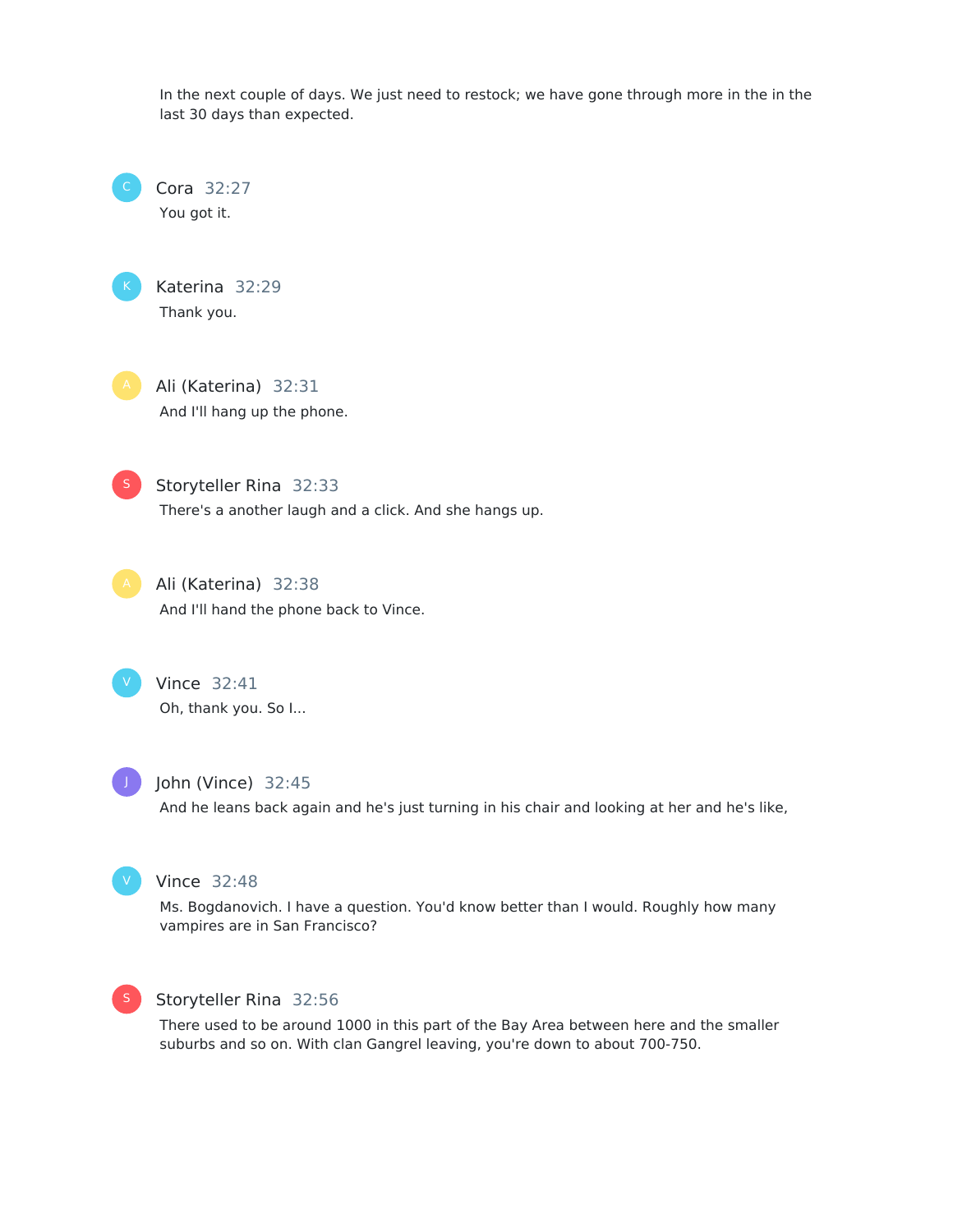

#### Ali (Katerina) 33:16

That's a lot of Gangrel!



#### Storyteller Rina 33:17

Well, the country Gangrel and the city Gangrel, right, so between both sets of the clan leaving, you had lots of small packs roaming around the the area.



## Katerina 33:28

Well Vince, there currently are 700 to 750. I do not know the exact number as I have not met all of them, though. I do know a fair amount.



#### John (Vince) 33:49

Vince's jaw is just hanging slightly agape. He's like,



# Vince 33:53

That many? Yeah, I mean, I know it's a big city but...wow.



#### Katerina 34:00

Let me tell you, there are almost no vampires in Alaska. In the town where I was turned, there were two of us in a town of 500 people



#### Vince 34:14

Wow. That must make feeding and staying undetected really really... Up there, I get it for like winter, but like what the hell did you do in summer?



V

#### Katerina 34:25

I've only completely drained one individual and that was right after I turned even though it is not as fulfilling. My sire who died many years ago, he kept a farm and we sustained primarily off of livestock.

Vince 34:47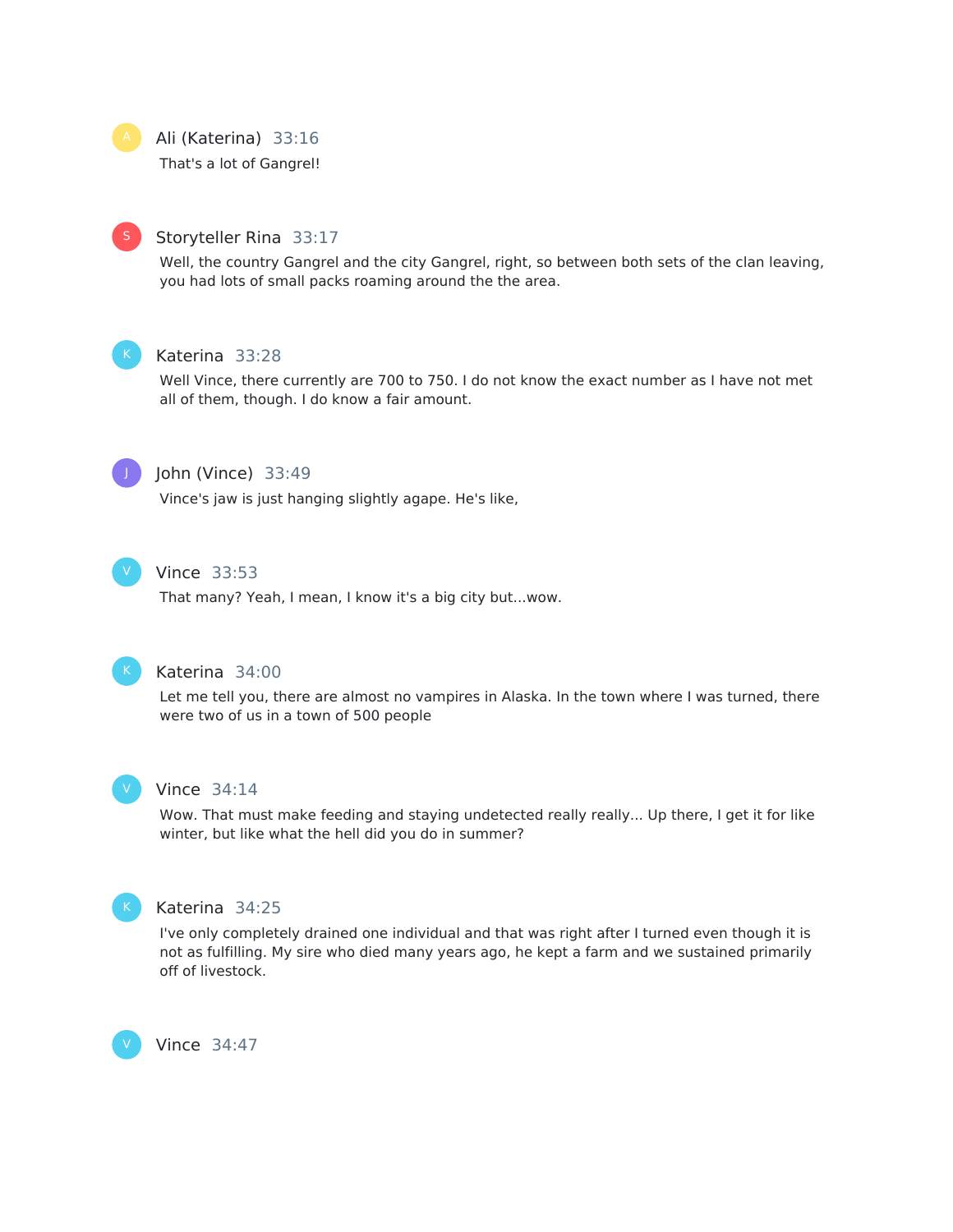Yeah, well, that makes sense. I...



#### John (Vince) 34:54

And he looks real torn up as he's working up to this. He's like,



#### Vince 34:58

I am...I've also only drained one person. Actually, it was my first time not bagging. Yeah, it's uh, it felt really good, but I didn't like it.



#### Katerina 35:02

The frenzy of being too hungry is unrefined and not having that control is overwhelming for some of us.



#### John (Vince) 35:30

Vince nods.



# Vince 35:31

I wasn't even acting like me. I was like some kind of animal. I mean, obviously you know the feeling, the heightened senses, the thrill of just the pounce, but afterwards, I just realized that I killed somebody and...sorry, sorry, I still have it fresh. I only did it tonight. It was just a couple of hours ago, I'm still trying to deal with it.



#### Katerina 35:59

Right after I was turned, there was almost a week before I could properly feed. And my sire was very irresponsible in this way. Because one evening, when he left me alone, the blood lust was too strong and we weren't far from the docks. And I just went down and the nearest person was very quickly relieved of all of their blood. It took almost no time. And I just left them there as the blood lust was not completely sated after not feeding for so long. But my Sire found it and found me and took me back to the house before I could take another life.



V

#### John (Vince) 37:19

Vince is just looking at her. He's just like,

Vince 37:23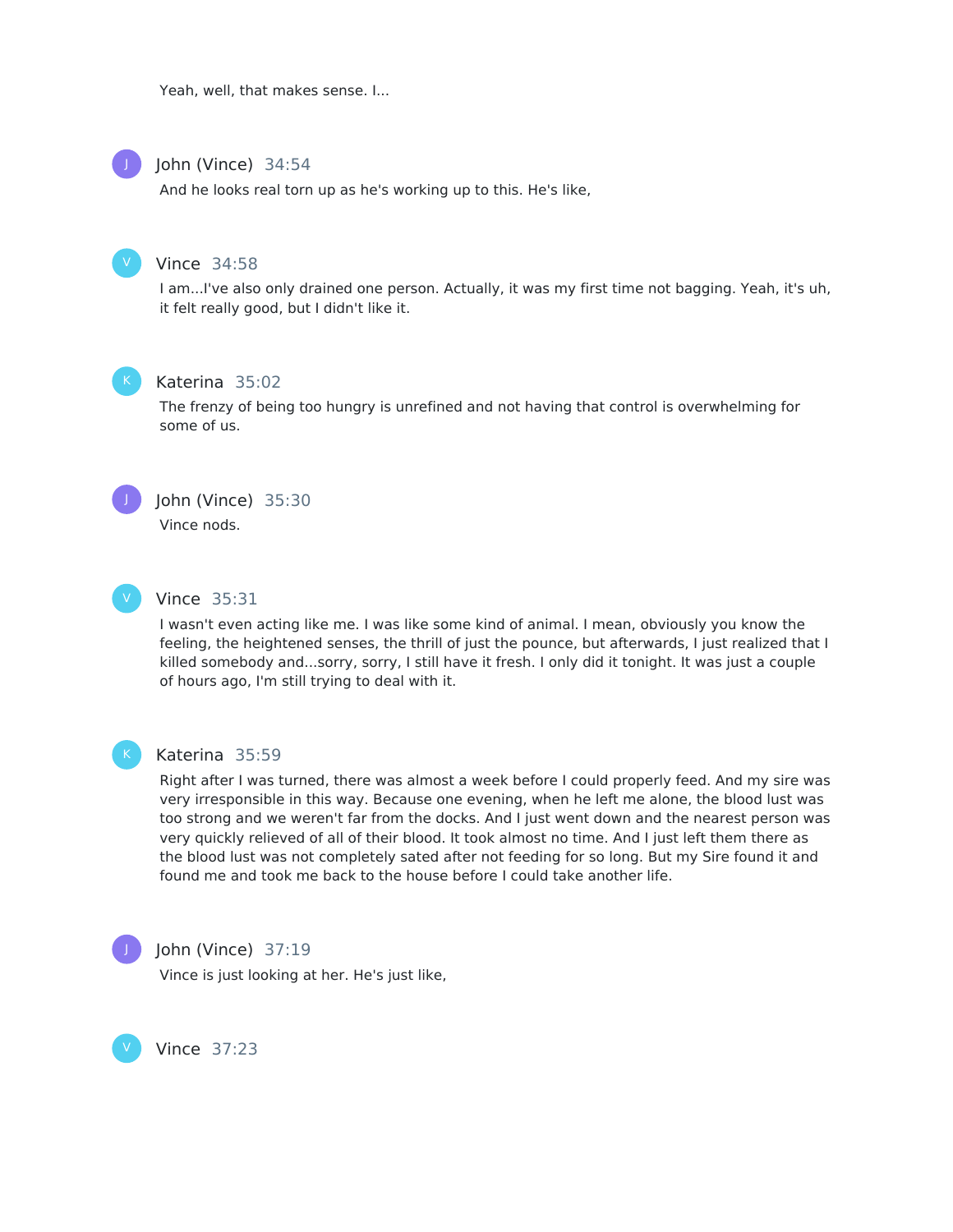I can't imagine you ever not being in control.



#### Katerina 37:27

I can tell you this experience, then you are that far gone....there is no remorse, you do not care you actually took a life. And since I've only drained one individual and it was a very long time ago, it is not something that I am sorry I did. Because if I had gone much longer, the chances of having gone into torpor are very, very high. And the fact that I'm even still alive is remarkable considering the I was sired without any permission. So you must understand that this feeling you have of being overwhelmed and feeling like you have murdered an individual will fade over time, if you let it. That depends on how much of your humanity you care about retaining. I personally don't retain as much of my humanity. But I do make active choices to not be a complete monster either.

# J

#### John (Vince) 39:00

And Vince just melts. He's like,

#### V

#### Vince 39:03

I don't I don't know. I just...I...since I was turned, I've basically just said, Oh, I'm still still Vince Markevich, I am still the same guy. I just, you know, have to drink blood now. And you know, food is terrible.



#### Katerina 39:22

Even though you're a very, very young Kindred, you must come to terms with that, before even addressing the fact that you have killed someone, is the fact that you are no longer who you were. You are forever different now. You will not be who you are. And if you think that is impossible, you might as well ask someone to take you now as you are before you live to know.

John (Vince) 40:04 And he just quietly nods.



J

#### Vince 40:06

I hadn't considered that. Well. Let's unpack that later.



#### John (Vince) 40:16

Which is almost Vince's catchphrase. So he's like,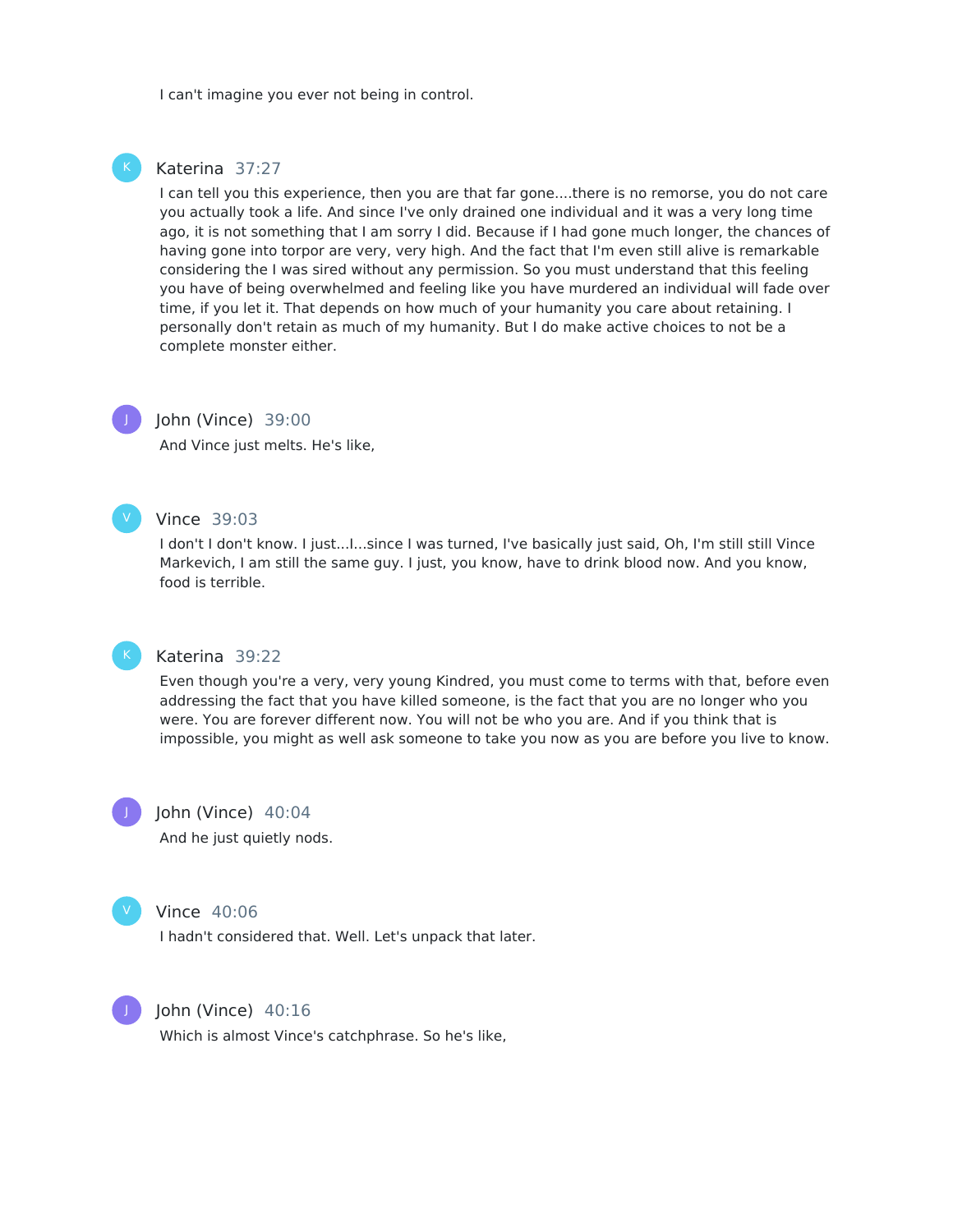#### Vince 40:20

Ok. But sorry. Back to the topic at hand.



V

#### Katerina 40:24

I have good news for you. I happen to know the Tremere whip.



# Vince 40:31

Oh, I know there is one, I just never met them.



#### Katerina 40:35

She is very respectful of the jobs that I perform, and we are on, perhaps friendly terms. I suspect that if I ask her to let you take a look at her library, which I am sure is extensive, given the nature of her position, I will owe her a favor. But I am willing to owe her a favor, provided that you can get the information that I need, or that we need, to satisfy the Prince about what is going on. Because let's be honest, if we don't have answers for the Prince, it could be all our heads.



#### Vince 41:30

Well, look, I mean, it won't just be you and her, it will be both of us and I'll owe you, so. I always pay my debts. So at least there's that to look forward to.



#### Katerina 41:40

I can tell you right now that you and I will be in each other's debt, given the nature of what I'm asking you to do. So we will call it even, provided the information checks out.



#### Vince 41:58

Of course. If you arrange it, I will show up and I will...



#### John (Vince) 42:03

He pauses, and he's like,

John (Vince) 42:06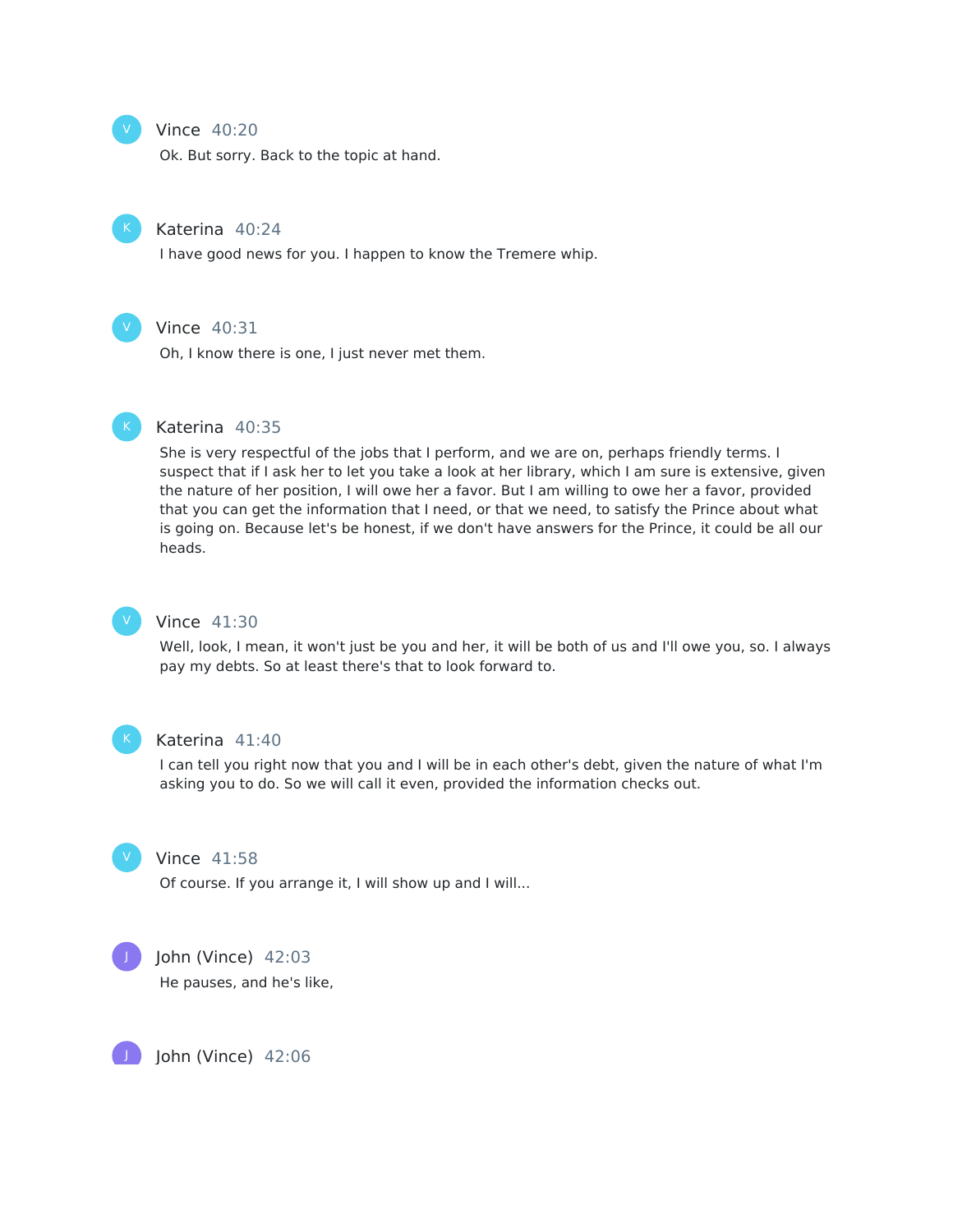How formal is meeting your clan Whip for the first time?



# Katerina 42:12

John (Vince) 42:06

I can tell you that meeting with the Toreador clan Whip was fairly informal. But that is because we are all very good-natured.



# John (Vince) 42:27

Vince is just like,



# Vince 42:29

That doesn't reconcile with any of...and also what the hell is the Toreador standard of very casual? I'm not entirely sure.



# Katerina 42:40

We're all very very pretty when we show up.



# Vince 42:44

Everyone's just so beautiful.



## Katerina 42:47

But I will do is I will need your phone number.



#### Ali (Katerina) 42:54

I say very reluctantly. Because I'm not a fan of phones. I still have a pager. Phones are not my forte. I have a rotary phone in my house.



#### Katerina 43:06

What I will do is write down everything in this notebook. You must keep it in a safe place because we cannot have anyone find this before you have the meeting with the Whip because this research is crucial. I have a feeling.

V *Vince 1*2.33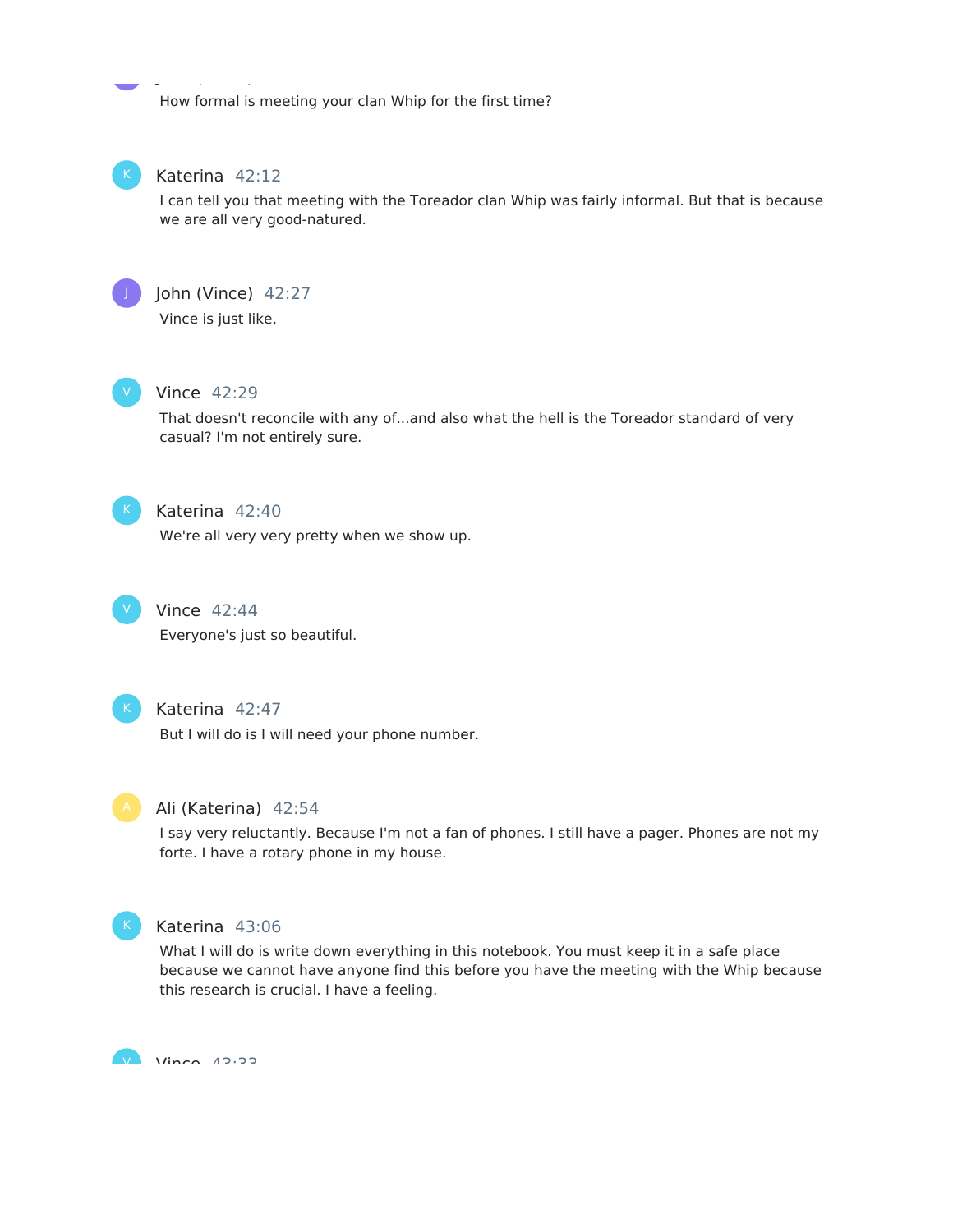# V

#### Vince 43:33

You're right. I think...I think Karen was onto something. I need to collate all the notes but I think she was onto something. I think you're right about it being important.



#### Katerina 43:43

I feel like, depending on what notes she had, it is incomplete.



# Vince 43:51

It definitely was.



#### John (Vince) 43:53

Vince is just constantly leaning backward and forward as he's checking notes, and then talking and leaning forward, check notes, then leaning back and talking.



#### Vince 44:01

I am...you know, I've just realized none of them have died the same way, the exact same way twice. They've all... Luther Garibaldi tore his own tongue out. Felix Conrad exposed himself to sunlight after removing his own tongue. Karen Stein was chained to the floor, surrounded by her books, and burned.



Katerina 44:34 Did Karen still have her tongue?



John (Vince) 44:38 Vince shakes head.



# Katerina 44:42

So...that is when she was chained to the floor.



#### John (Vince) 44:49

And Vince has flashbacks of that time where he noticed as he watched her burn and her face melt that she didn't have a tongue. He's like,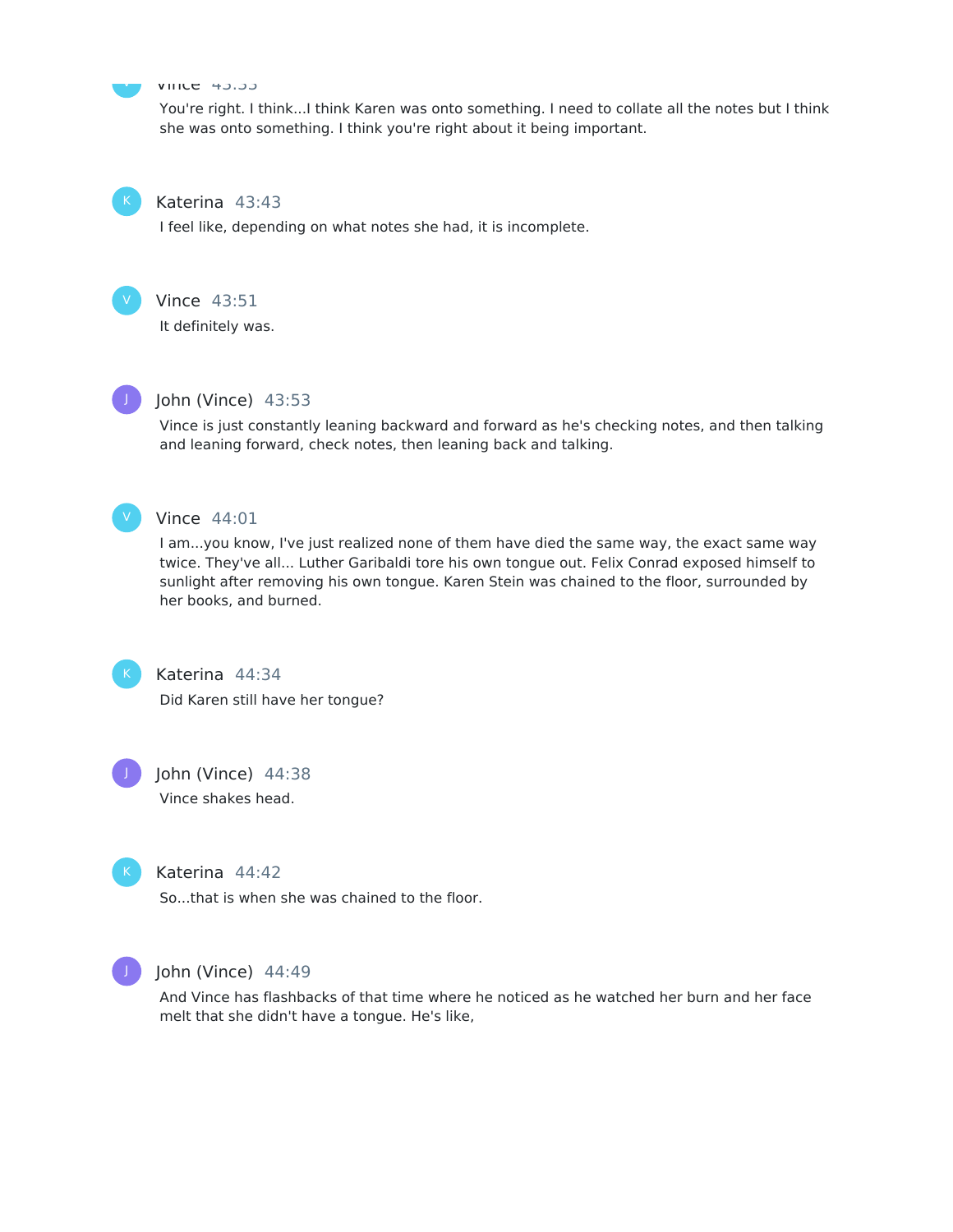#### Vince 44:59

It was removed before this...before she burned.



V

#### Katerina 45:05

Well, their deaths are not the same, though they do have one overlapping piece of evidence.



#### Vince 45:14

Well, technically two, because there's also the symbol of the Blood moon, as I've taken to calling it in my notes.



#### Katerina 45:24

But taking out the tongue is specific so that they cannot speak to whoever may have done it, or as a way to defend themselves appropriately.



#### Vince 45:45

Like, I think there's also a third element where...Mina, that the ghost was just here,



# John (Vince) 45:52

And he just turns the paper and just slides it forward.



#### Vince 45:58

Karen is on the other side, and she can't talk.



# Katerina 46:01

Which means that perhaps none of them can talk.



#### John (Vince) 46:06

Luther Garibaldi could not be questioned when seen in the vision by Alex, so I think this is...



#### Katerina 46:18

So this reaches further than just this plane.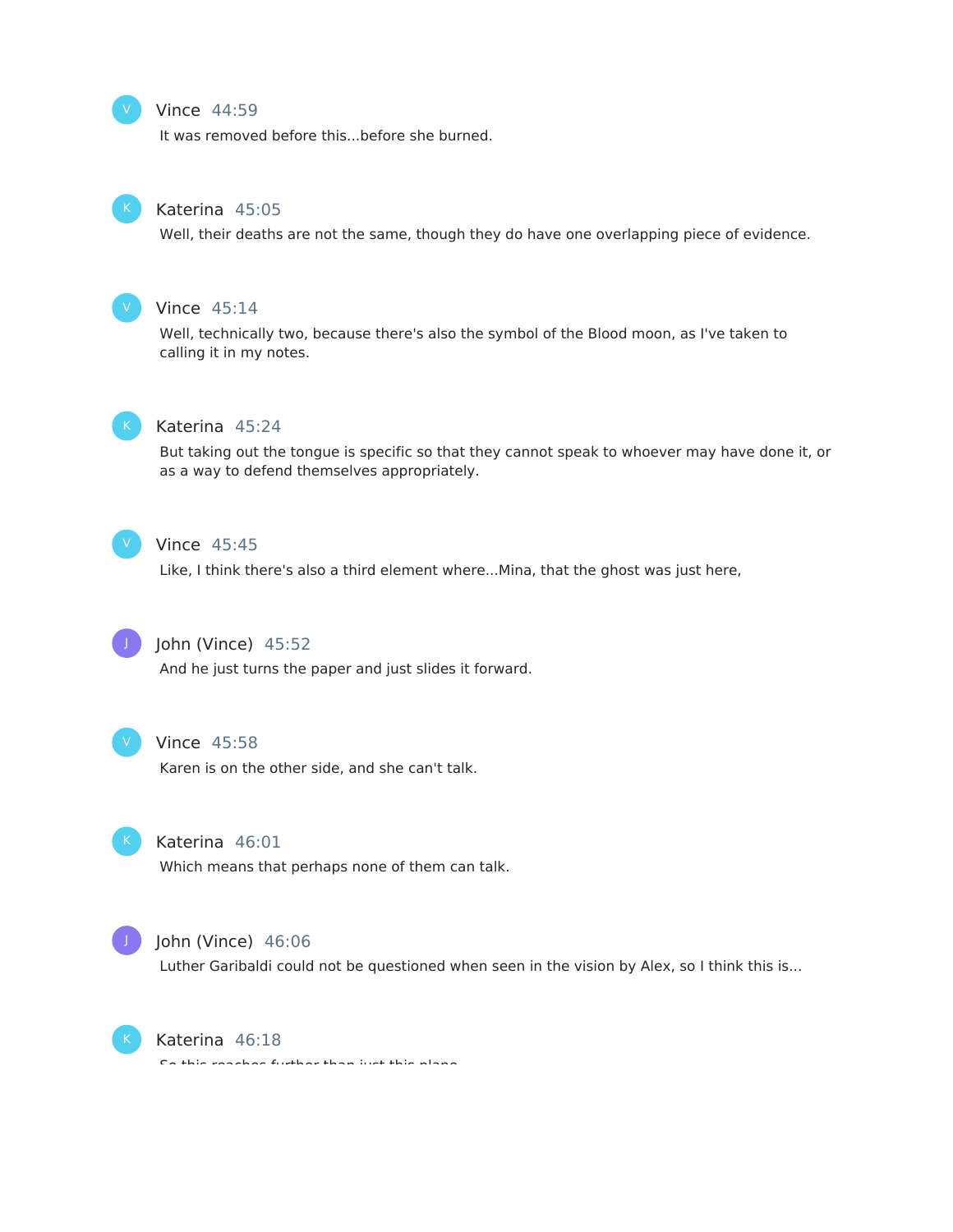So this reaches further than just this plane.



V

John (Vince) 46:24

He just nods. He's like,

#### Vince 46:25

I think this is a specific countermeasure to prevent us using necromancy to simply ask "who did this to you?"



# Katerina 46:35

Well then, that is why it is even more crucial that we find out a way to try to get ahead of this as much as we can. And this ritual, I think it needs a modification for Kindred. There are too many overlapping signs that make me nervous. This might be the only way and we don't know what kind of sacrifice it might need.



#### John (Vince) 47:22

Vince nods and he's like,



#### Vince 47:24

Yeah, I don't know what's gonna require, but we'll be able to do it. We, if this is the angle, and the good news, by the way, is that we do have a a known subject who is experiencing all the symptoms.



#### John (Vince) 47:41

And he's just thinking of how Trevor has been keeping him up the last few nights. He's just like,



# Vince 47:49

And you know, he's pretty far gone. But we can we can always give it a shot. Once we get the data



#### Katerina 47:56

Well, then I should set up that meetings sooner rather than later, yes?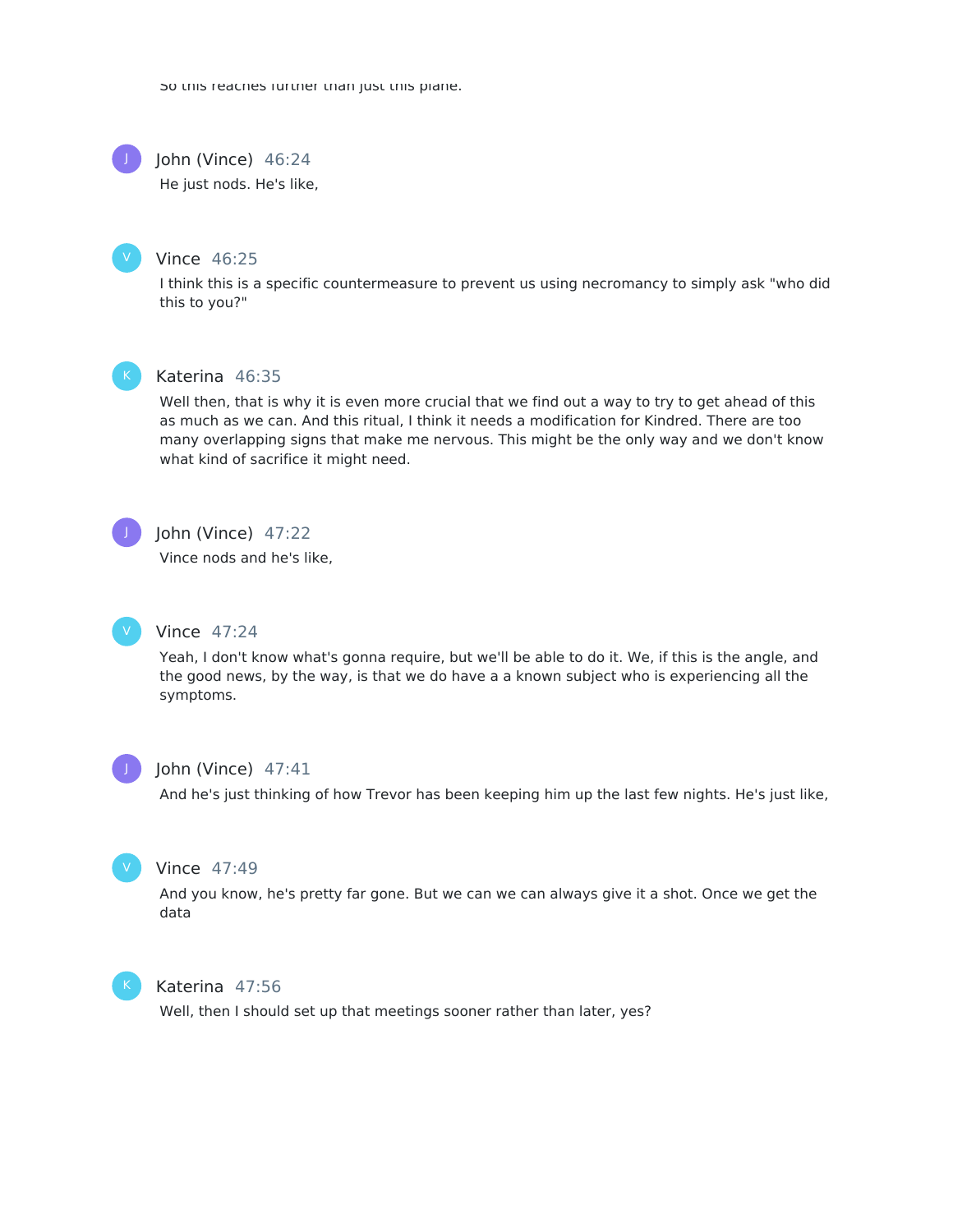#### Vince 48:02

Please, please Ms. Bogdonovich.



V

#### Katerina 48:04

Well, as much as I was planning to do it later, I will need your, I will need your phone again.



# John (Vince) 48:17

He just unlocks it, brings up the phone app again, slides it back across.



# Ali (Katerina) 48:22 And I will give Miss Van Ness call.



# Storyteller Rina 48:27

The phone rings for about 10 seconds and then you hear:



# Phoebe 48:36

Yes, Phoebe Van Ness. Who is this? I don't recognize this number.



## Katerina 48:41

Hello, Ms. Van Ness. This is Katerina Bogdanovich.



# Phoebe 48:46

Oh, yes. From the bakery. I don't think I have a party planned. What can I do for you?



# Katerina 48:56 I need your help.

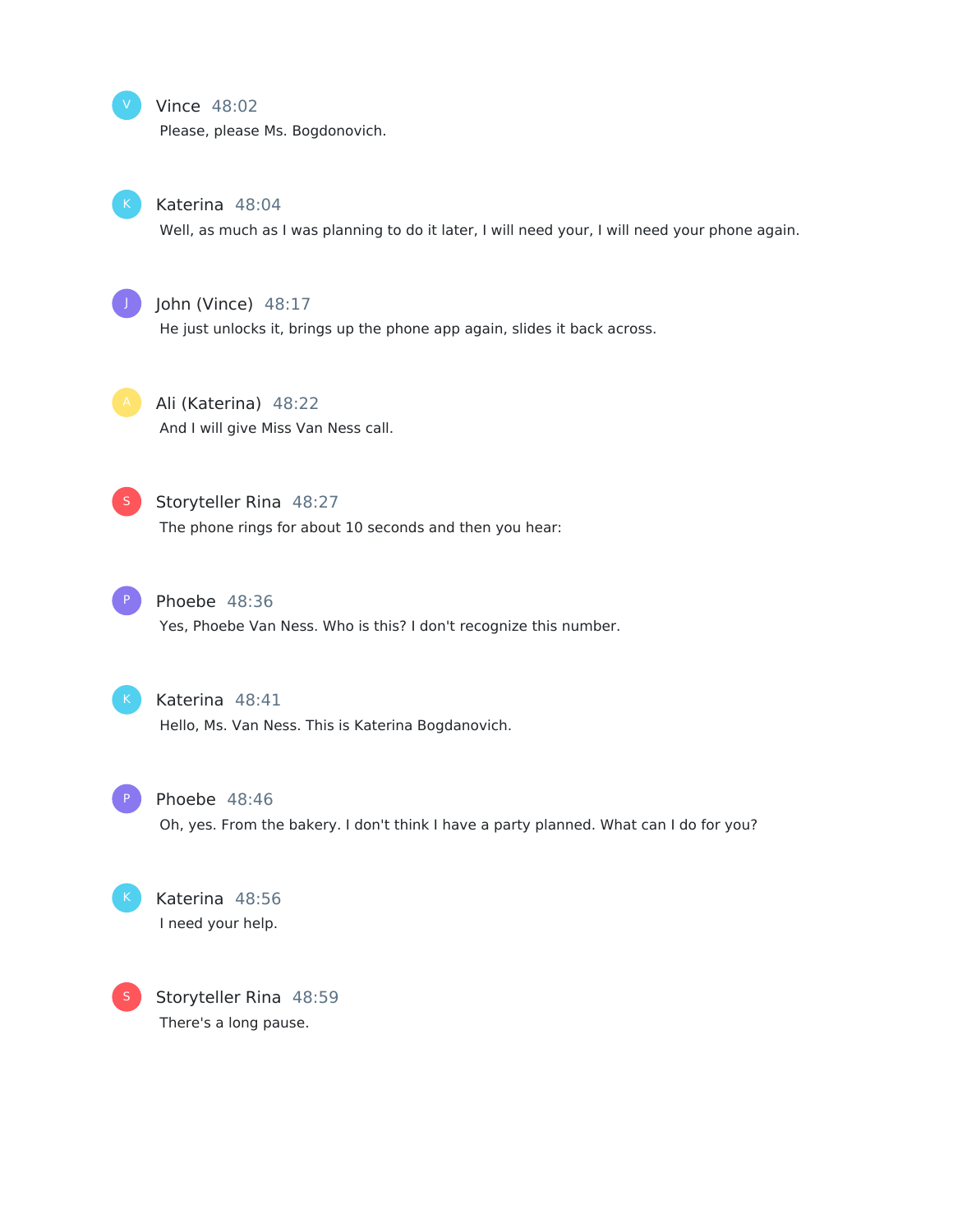

#### Phoebe 49:03

Oh my. This is highly unorthodox.



# Katerina 49:08

It is most unusual. I do understand quite a bit. You are the Tremere Whip.



#### Phoebe 49:18

Yes, that has been my job for quite some time.



# Katerina 49:22

Well, I have a very young Tremere who recently lost their Sire.



# Phoebe 49:32

Karen's boy.



#### Katerina 49:34

Yes. I need his help. And subsequently your help now. I will offer a favor for you to call in whenever you wish.



#### Phoebe 49:53

Intriguing.



#### Katerina 49:55

I need this young man to have access to your library to help with something dire. And that is all I can say.



P

# Storyteller Rina 50:11

There's another long pause.

Phoebe 50:13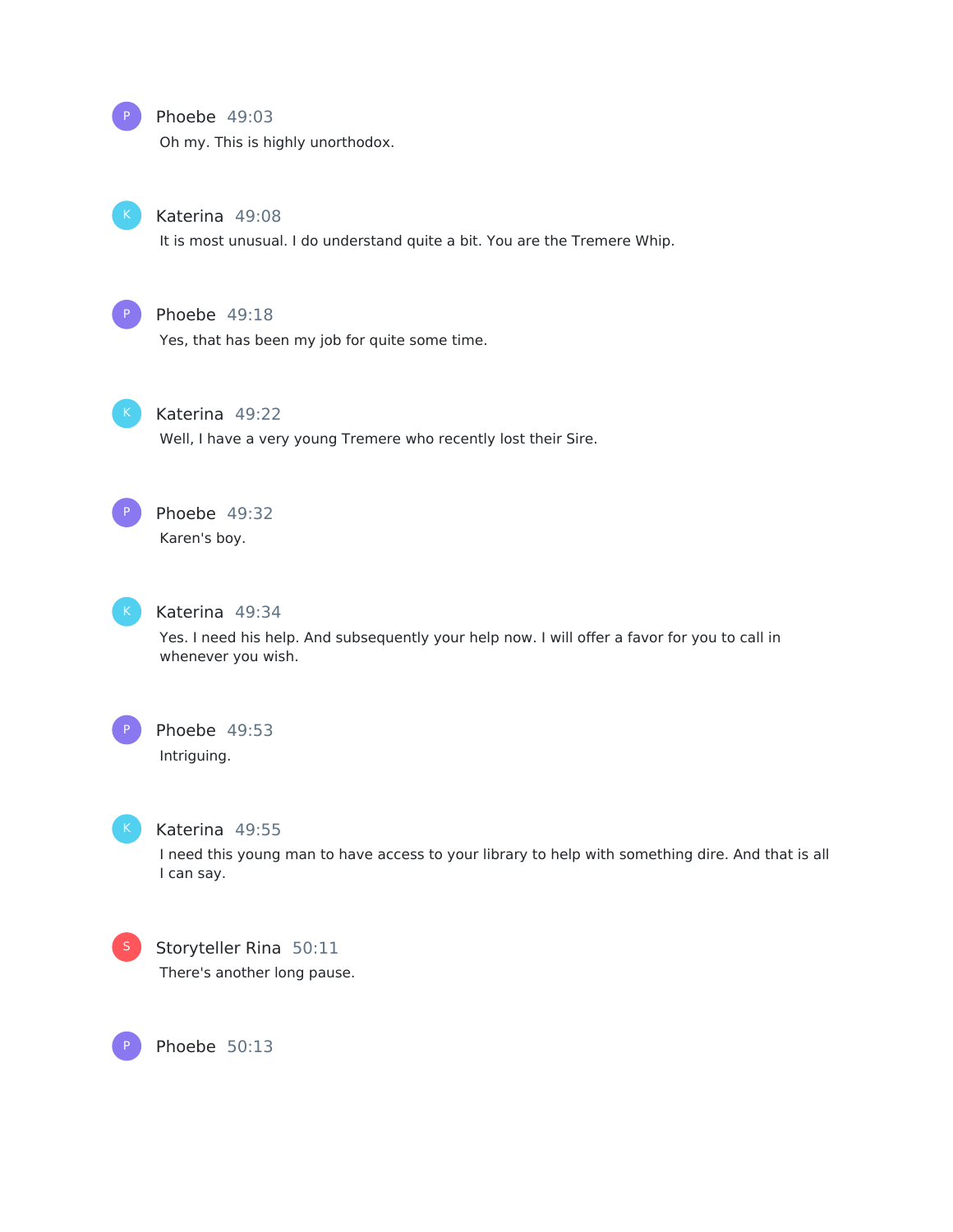Answer me this. Does it have to do with how Karen died? You understand, as the Whip, it's sort of my job to look into these things.



#### Katerina 50:28

I understand, and it is connected to that, and hypothetically more.



#### Storyteller Rina 50:40

Another pause. You can almost hear the wheels turning.



#### Phoebe 50:45

Well, we can't have powerful Tremere dying off and no one knows what happened to them. And I suppose if Karen's boy - I can't remember his name. She's had so many of them.



# Katerina 51:05

This one is called Vince Markevich.



## Phoebe 51:09

Vince, yes. If Vince will agree to supervision in my library, I will allow him in as he is another Tremere. But I cannot allow you in, as you must understand, it would be impossible.



#### Katerina 51:27

I understand that. Your knowledge is very private and it is crucial that you keep it secret, I understand that I will not be allowed in the library, but I will be his escort.



#### Phoebe 51:46

That, I think we can agree to. So as long as young Vincent is fine with supervision to make sure he doesn't get into things that a Kindred of his age should not be allowed anywhere near, then, on the basis of the favor you will owe me. I think we have a bargain.



#### Katerina 52:11

Well, I must inform you that this information might normally be out of his usual studies. It is old information.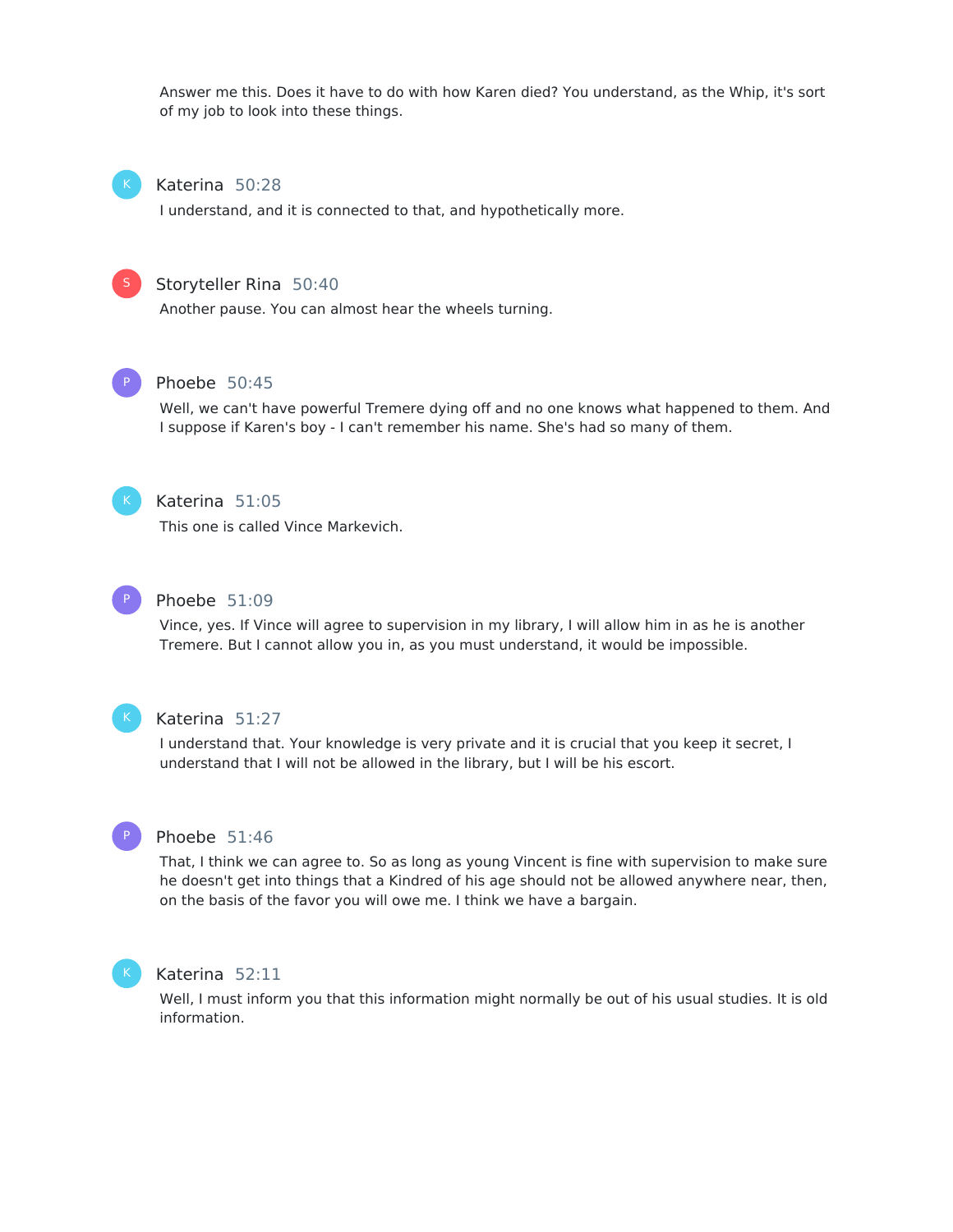

# Phoebe 52:31

Yes. Well, if it's connected to Karen, I suppose it would be. But I will supervise and make sure that whatever he gets into isn't too much for his underdeveloped brain.



## Katerina 52:46

When is the soonest that you can accommodate us? Because time is of the essence.



# Phoebe 52:52

Well, not tonight. It's too close to sunrise.

Katerina 52:56 No, but in the next couple of days,



Phoebe 53:00 Tomorrow night.

Katerina 53:01 Very well.



#### Phoebe 53:02

In two days I have a well, what you would call a baby shower, except it's more for baby vampires. We always tried to do one for Karen, when she sired one, but then after you know, the eighth or so it just got to be too much.



# Katerina 53:20

Very good. May I have your address? And the times that you would like our arrival?



K

#### Phoebe 53:30

Oh, yes, I'll text it to this number, now that I have it in my phone.

Katerina 53:36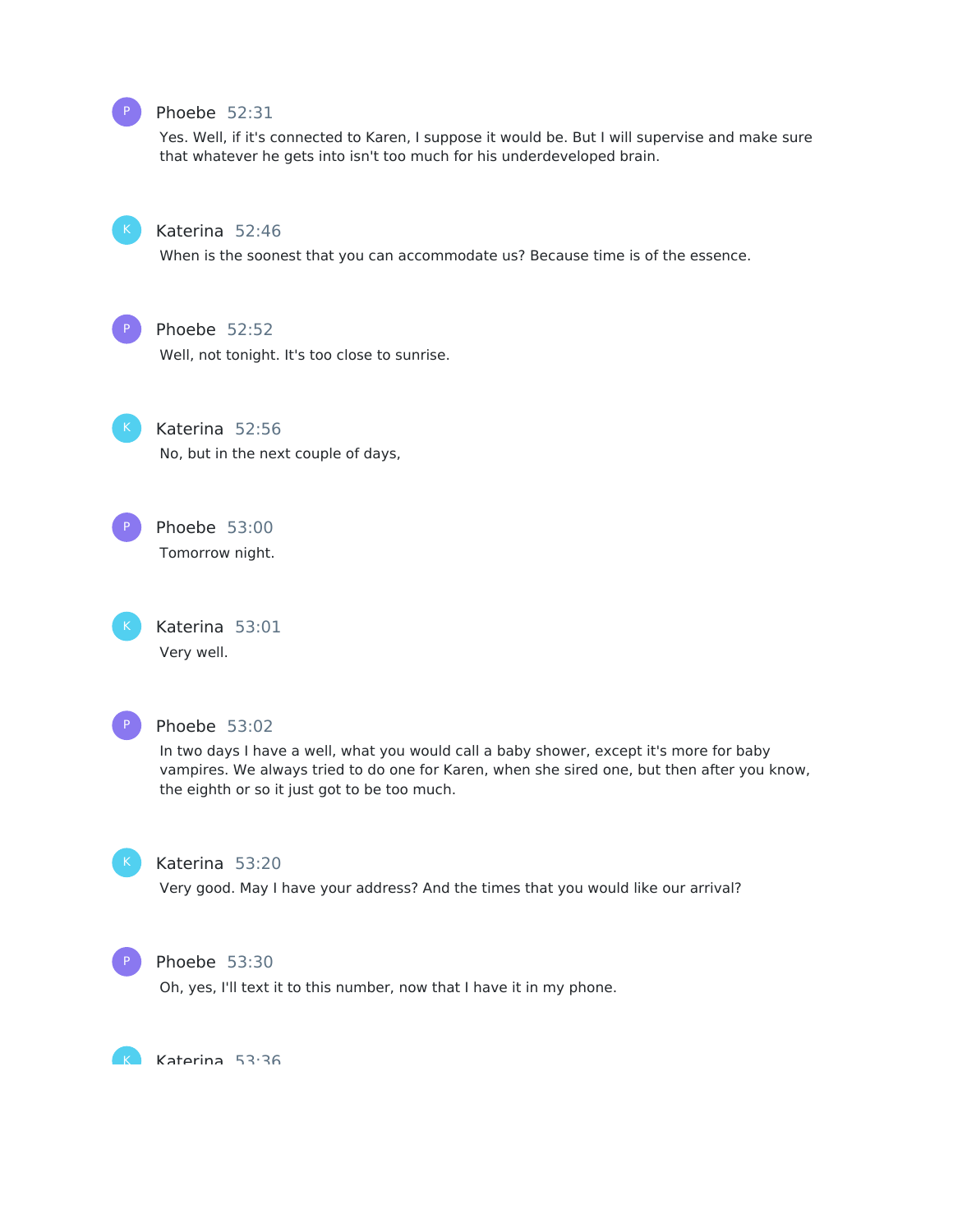Katerina 53:36

Very good. I believe that is all. Thank you very much. I will owe you something very big. I understand.

Phoebe 53:48

Yes. Yes, you will.



K

P

# Ali (Katerina) 53:51

And I will turn to Vince.



# Katerina 53:53

Well, we have an appointment with the Tremere Whip tomorrow night. She will send you a text with an address and the time that we will arrive. I believe you have the number for the office at the bakery and the the number for my haven.



# Ali (Katerina) 54:18

And I'll write those down on just you know, like the nearest piece of paper.



# Katerina 54:22

When you get that information, give me a call. And if I do not answer, leave a message on the haven machine but not on the office machine.



## John (Vince) 54:38

And Vince is just like,



#### Vince 54:40

Holy crap, this is a big deal. This is a really big deal. Thank you. Thank you very much, Miss Bogdanovich. I'll be sure that information gets to you straightaway and thank you,



## Storyteller Rina 54:53

As Vince says that, Katerina, a pen taps you on the forehead.

Katerina 54:59 K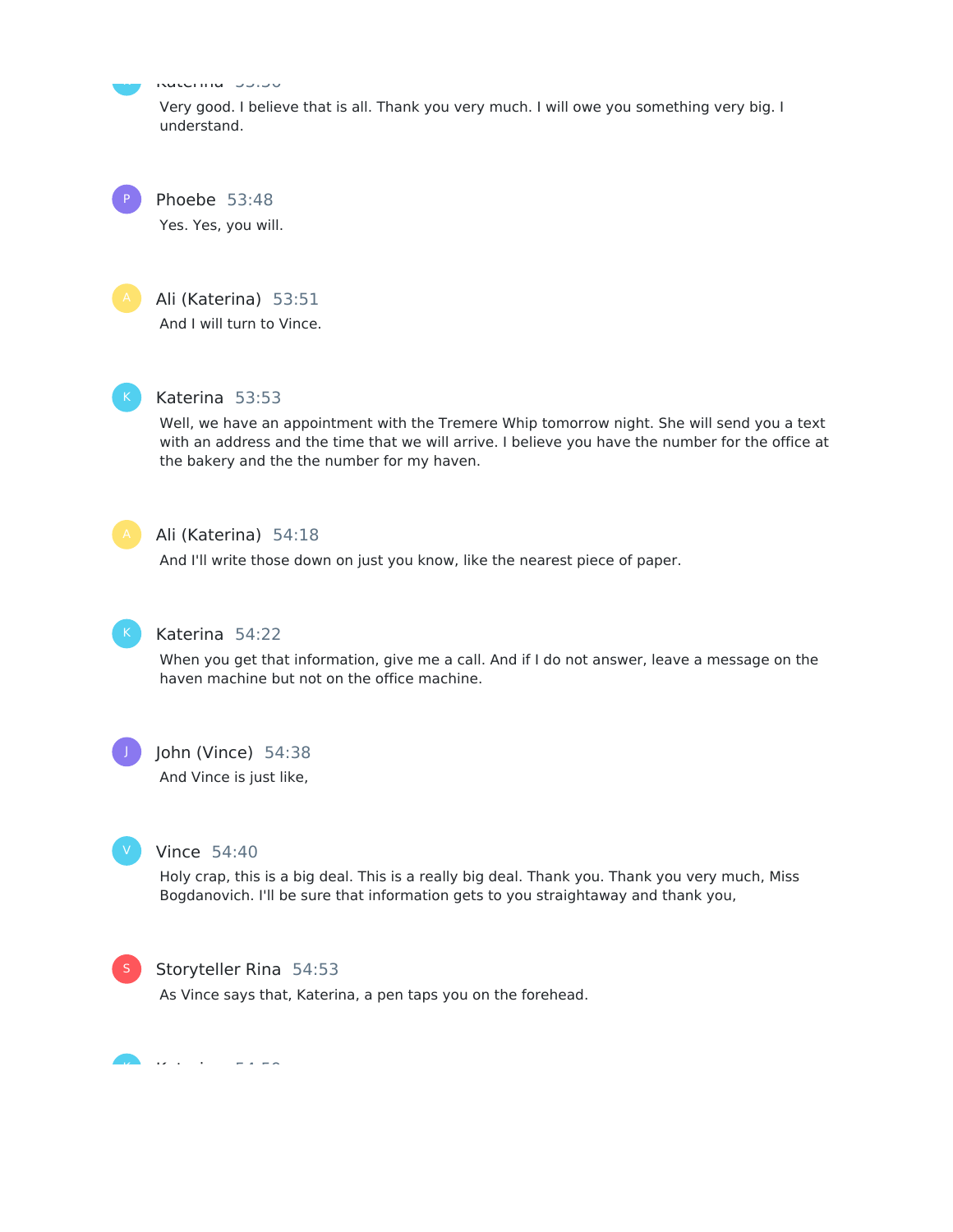Katerina 54:59 Ah, you must be Mina, yes?



K

Storyteller Rina 55:04

And the paper, which Vince had turned towards you, the pen, drops back to it and start scratching out.



Mina 55:12 Bogdanovich?



Katerina 55:15 Yess, Bogdanovich.



Mina 55:18 I think I knew your father. In the old country.



Katerina 55:24 The old country primarily was Russia, yes?



Mina 55:30 Yes. And then Markevich to Bulgaria.

Katerina 55:36 Yes.



Mina 55:38 :) cousin.



Storyteller Rina 55:41 And on that bombshell, we will leave you for this evening.